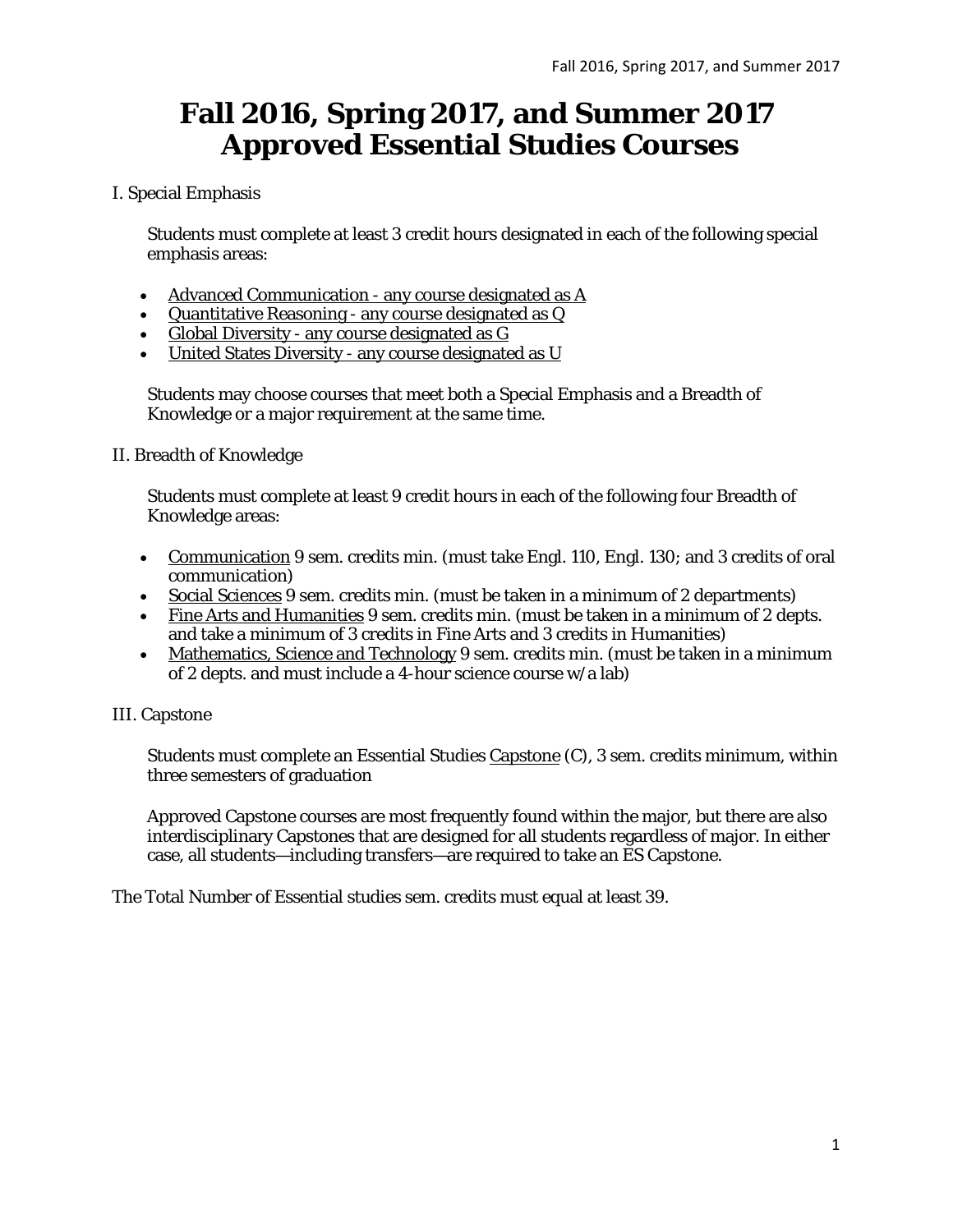## **I. Communication 9 sem. credits min.**

#### **Choose one course from each of the three areas:**

| $(1)$ Engl 110                 | <b>College Composition I</b>                            | (3) |
|--------------------------------|---------------------------------------------------------|-----|
| $(2)$ Engl 130                 | <b>Composition II: Writing for Public Audiences</b>     | (3) |
| (3) Oral Communication Courses |                                                         |     |
| <b>ChE 412</b>                 | <b>Plant Design II: Process Project Engineering</b>     | (5) |
| <b>ChE 413</b>                 | Plant Deign II: Preliminary Process Project Engineering | (3) |
| Comm 110                       | <b>Fundamentals of Public Speaking</b>                  | (3) |
| <b>EE 481</b>                  | <b>Senior Design II</b>                                 | (3) |
| Geol 356, 421, and 422         | Geology                                                 | (3) |
| <b>ME488</b>                   | <b>Engineering Design</b>                               | (3) |
| <b>PtrE 485</b>                | <b>Research Design</b>                                  | (3) |
| <b>RHS 200</b>                 | <b>Helping Skills in Community Services</b>             | (3) |
|                                |                                                         |     |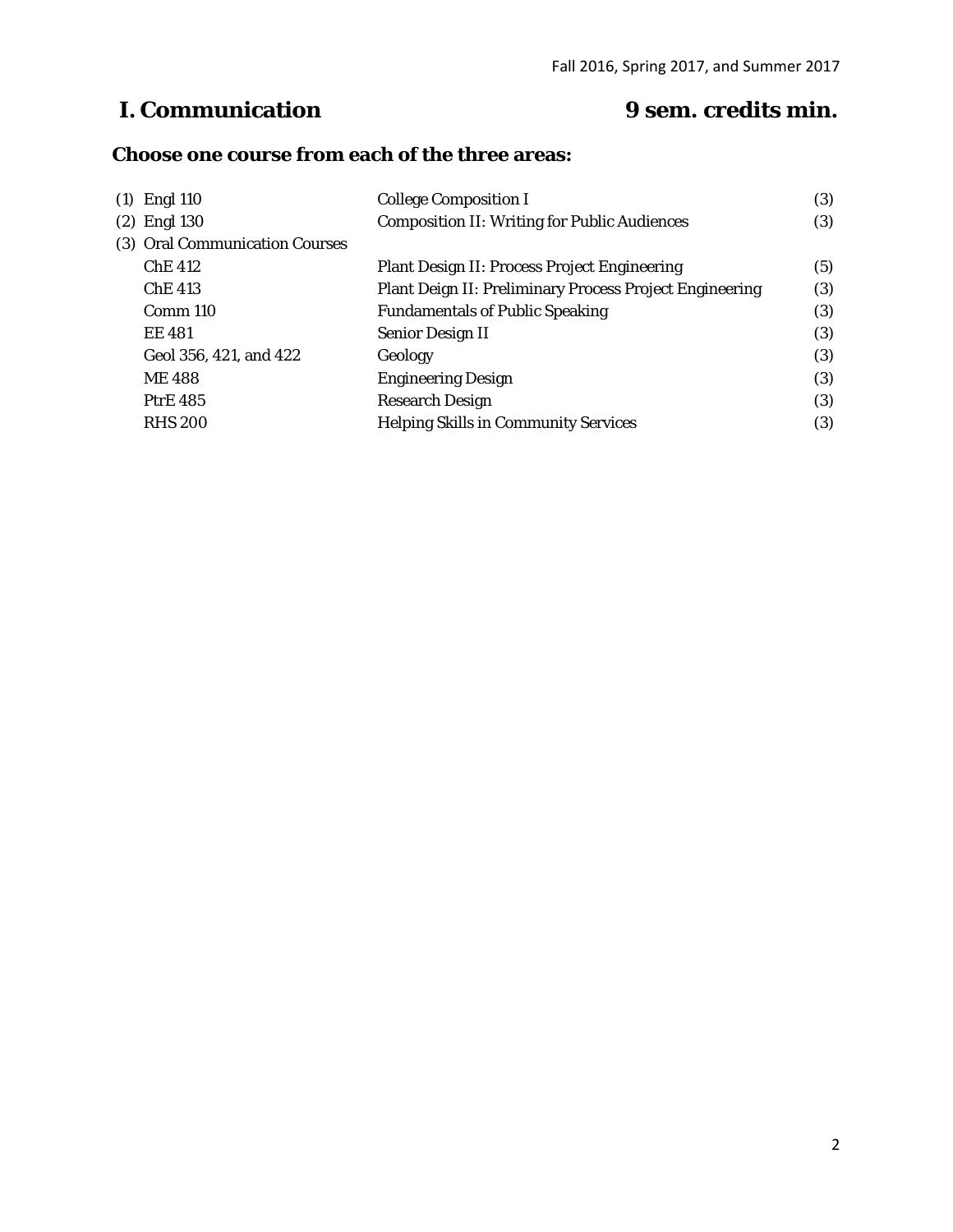#### **II. Social Sciences 9 sem. hours min. (must be taken in a minimum of 2 departments)**

#### **Anthropology**

| G Anth 100                      | <b>Introduction to Anthropology</b>                    | (3) |
|---------------------------------|--------------------------------------------------------|-----|
| G Anth 171                      | <b>Introduction to Cultural Anthropology</b>           | (3) |
| G Anth 172                      | <b>Introduction to Archaeology</b>                     | (3) |
| G Anth 200                      | <b>World Prehistory</b>                                | (3) |
| G Anth 371                      | <b>Cultural Dynamics</b>                               | (3) |
| G Anth 377                      | <b>North American Archaeology</b>                      | (3) |
| G Anth 379                      | <b>Culture Area Studies</b>                            | (3) |
| <b>Aviation</b>                 |                                                        |     |
| G Avit 372                      | <b>Global Perspective in Aviation History</b>          | (3) |
| <b>Business Administration</b>  |                                                        |     |
| <b>BAdm 101</b>                 | <b>Introduction to Business</b>                        | (3) |
| <b>Chemical Engineering</b>     |                                                        |     |
| <b>ChE 340</b>                  | Professional Integrity in Engineering                  | (3) |
| <b>Communication</b>            |                                                        |     |
| U Comm 102                      | <b>Communication and the Human Community</b>           | (3) |
| Comm 103                        | <b>Information, Technology and Social Change</b>       | (3) |
|                                 | <b>Communication Science &amp; Disorder</b>            |     |
| G CSD 425                       | Language, Multiculturalism and Communication Disorders | (3) |
| <b>Criminal Justice Studies</b> |                                                        |     |
| CJ 201                          | <b>Introduction to Criminal Justice</b>                | (3) |
|                                 | <b>Earth System Science &amp; Policy</b>               |     |
| Essp 160                        | <b>Sustainability &amp; Society</b>                    | (3) |
| <b>Economics</b>                |                                                        |     |
| <b>Q</b> Econ 201               | <b>Principles of Microeconomics</b>                    | (3) |
| Q Econ 202                      | <b>Principles of Macroeconomics</b>                    | (3) |
| <b>Engineering</b>              |                                                        |     |
| Engr 460                        | <b>Engineering Economy</b>                             | (3) |
| Entrepreneurship                |                                                        |     |
| <b>Entr 101</b>                 | <b>Introduction to Entrepreneurship</b>                | (3) |
| Geography                       |                                                        |     |
| G Geog 151                      | <b>Human Geography</b>                                 | (3) |
| G Geog 161                      | <b>World Regional Geography</b>                        | (3) |
| <b>U</b> Geog 262               | <b>Geography of North America I</b>                    | (3) |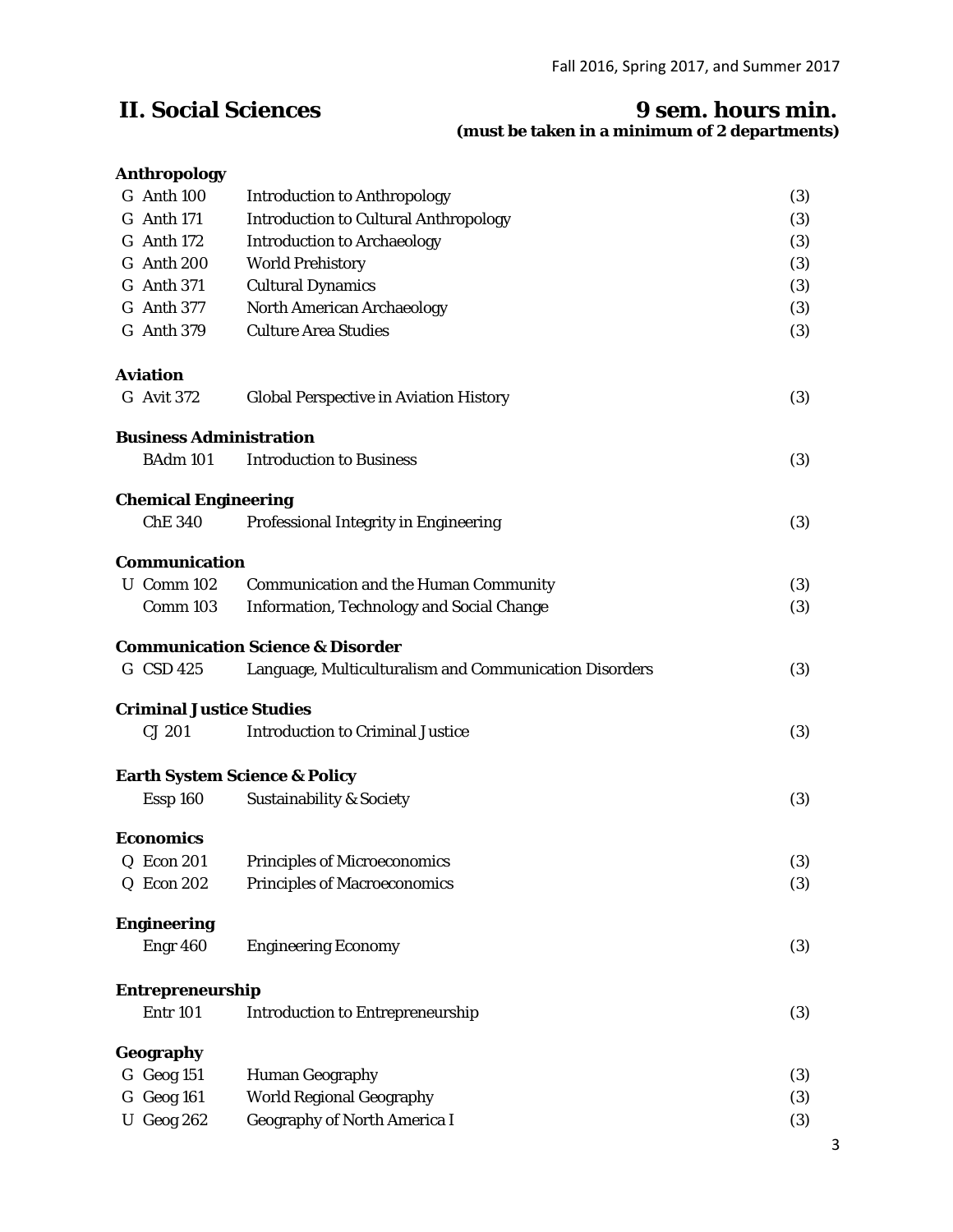| <b>History</b>                 |                                                            |         |
|--------------------------------|------------------------------------------------------------|---------|
| G Hist 230                     | <b>History of Modern Science</b>                           | (3)     |
| <b>Honors</b>                  |                                                            |         |
| <b>U</b> Hon 102               | <b>Inquiry in the Social Sciences</b>                      | (3)     |
| <b>U</b> Hon 272               | Social Science Colloquium On US Diversity                  | (3)     |
| <b>Hon 292</b>                 | <b>Colloquium in the Social Sciences</b>                   | $(2-4)$ |
| <b>U</b> Hon 372               | <b>Advanced Social Science Colloquium on US Diversity</b>  | (3)     |
| G Hon 382                      | <b>Exploring Global Diversity through Social Sciences</b>  | $(3-4)$ |
| <b>Hon 392</b>                 | <b>Advanced Colloquium in the Social Sciences</b>          | $(2-4)$ |
| <b>Humanities</b>              |                                                            |         |
| <b>U</b> Hum 224               | <b>Integrated Social Science Inquiry</b>                   | $(2-4)$ |
| G Hum 225                      | <b>Advanced Integrated Social Science</b>                  | $(2-4)$ |
| <b>Indian Studies</b>          |                                                            |         |
| <b>U</b> IS 171                | <b>Hollywood Indians</b>                                   | (3)     |
| <b>U</b> IS 311                | Health & American Indian Cultures                          | (3)     |
| G IS 385                       | <b>Sustainable Communities</b>                             | (3)     |
| Leadership                     |                                                            |         |
| <b>LEAD 101</b>                | <b>Learning Leadership</b>                                 | (3)     |
| <b>Mechanical Engineering</b>  |                                                            |         |
| <b>ME370</b>                   | <b>Engineering Disasters and Ethics</b>                    | (3)     |
| <b>Music</b>                   |                                                            |         |
| Musc 180                       | <b>Introduction to Music Therapy</b>                       | (3)     |
| <b>Nursing</b>                 |                                                            |         |
| <b>U</b> Nurs 490              | Transcultural Health Care Theories, Research, and Practice | (3)     |
| <b>Nutrition and Dietetics</b> |                                                            |         |
| G N&D 335                      | <b>World Food Patterns</b>                                 | (3)     |
| <b>Occupational Therapy</b>    |                                                            |         |
| <b>U</b> OT 451                | Multicultural Competency in OT                             | (3)     |
| <b>Political Science</b>       |                                                            |         |
| <b>Pols 115</b>                | <b>American Government I</b>                               | (3)     |
| <b>Pols 116</b>                | <b>State and Local Government</b>                          | (3)     |
| <b>Pols 220</b>                | <b>International Politics</b>                              | (3)     |
| G Pols 225                     | <b>Comparative Politics</b>                                | (3)     |
| <b>U</b> Pols 318              | <b>American Political Thought</b>                          | (3)     |
| <b>Psychology</b>              |                                                            |         |
| <b>Psyc 111</b>                | <b>Introduction to Psychology</b>                          | (3)     |
| <b>Psyc 250</b>                | <b>Developmental Psychology</b>                            | (4)     |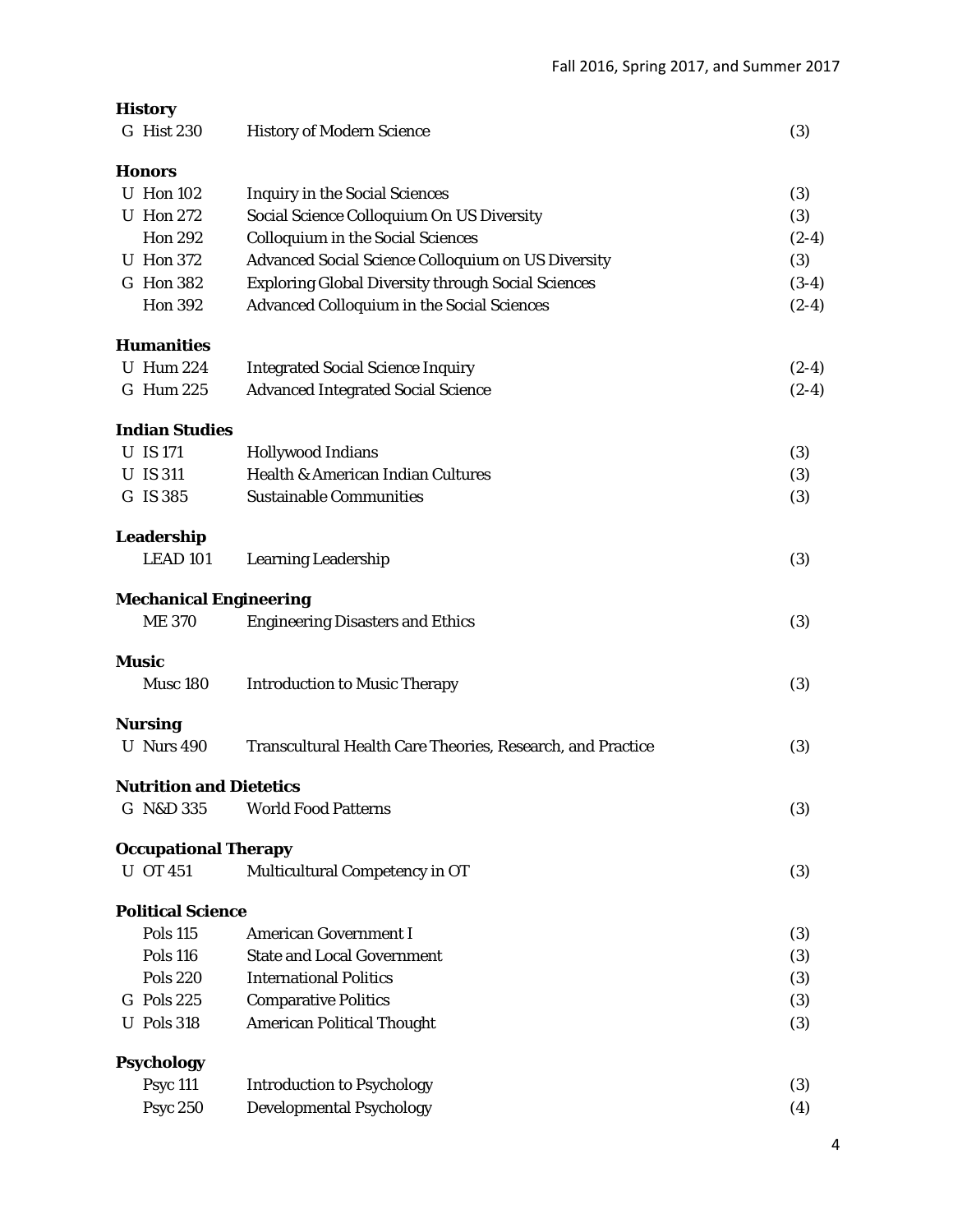| <b>Psyc 270</b>                | <b>Abnormal Psychology</b>                   | (3) |
|--------------------------------|----------------------------------------------|-----|
| G Psyc 421                     | <b>Diversity Psychology</b>                  | (3) |
| A Psyc 460                     | <b>Advanced Social Psychology</b>            | (3) |
| <b>Public Health Education</b> |                                              |     |
| <b>PHE 101</b>                 | <b>Introduction to Public Health</b>         | (3) |
| Q PHE 102                      | <b>Epidemiology in Public Health</b>         | (3) |
| G PHE 103                      | <b>Introduction to Global Health</b>         | (3) |
|                                | <b>Recreation and Tourism Studies</b>        |     |
| <b>RTS 201</b>                 | <b>Recreation and Society</b>                | (3) |
| <b>Rehabilitation Services</b> |                                              |     |
| <b>U RHS 250</b>               | <b>Contemporary Issues in Rehabilitation</b> | (3) |
| <b>U RHS 260</b>               | <b>Inclusion in Recreation Settings</b>      | (3) |
| Sociology                      |                                              |     |
| <b>U</b> Soc 110               | <b>Introduction to Sociology</b>             | (3) |
| <b>Soc 115</b>                 | <b>Social Problems</b>                       | (3) |
| <b>U</b> Soc 250               | <b>Diversity in American Society</b>         | (3) |
| Soc 253                        | <b>Juvenile Delinquency</b>                  | (3) |
| Soc 340                        | <b>Sociology of Gender and Sex Roles</b>     | (3) |
| Soc 361                        | <b>Social Psychology</b>                     | (3) |
| <b>Teaching &amp; Learning</b> |                                              |     |
| T&L 252                        | <b>Child Development</b>                     | (3) |
| <b>U</b> T&L 433               | <b>Multicultural Education</b>               | (3) |
| <b>University</b>              |                                              |     |
| Univ <sub>110</sub> A          | <b>First Year Seminar (Social Science)</b>   | (3) |
| Univ <sub>115</sub> A          | <b>First Year Research (Social Science)</b>  | (3) |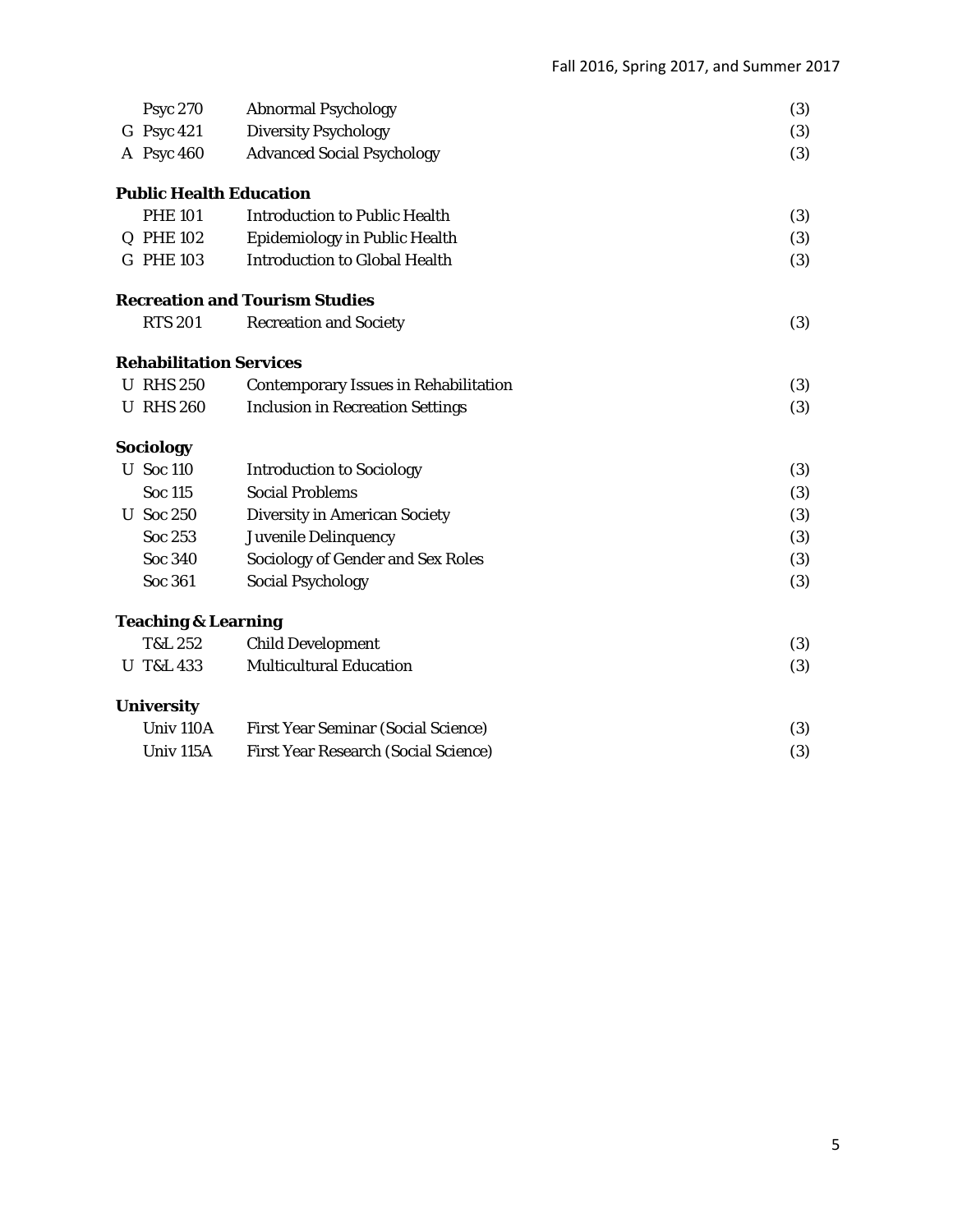### **III. Arts and Humanities 9 sem. hours min.**

**(must be taken in a minimum of 2 departments, also must include 3 cr designated as Fine Arts & 3 cr designated as Humanities).**

#### **Fine Arts**

#### **Art**

| <b>Art 100</b>      | <b>Introduction to Sculpture</b>                   | (3) |
|---------------------|----------------------------------------------------|-----|
| Art 112             | <b>Basic Design</b>                                | (3) |
| <b>Art 120</b>      | <b>Introduction to Drawing and Color Materials</b> | (3) |
| <b>Art 130</b>      | Drawing I                                          | (3) |
| Art 151             | <b>Introduction to Ceramics</b>                    | (3) |
| <b>Art 230</b>      | <b>Drawing II</b>                                  | (3) |
| <b>Art 250</b>      | <b>Ceramics: Handbuilding</b>                      | (3) |
| <b>Art 260</b>      | <b>Color Photography</b>                           | (3) |
| <b>English</b>      |                                                    |     |
| Engl 226            | <b>Introduction to Creative Writing</b>            | (3) |
| Engl 235            | The Art of Filmmaking                              | (3) |
| A Engl 308          | The Art of Writing Nonfiction                      | (3) |
| <b>Fine Arts</b>    |                                                    |     |
| <b>FA150</b>        | <b>Introduction to Fine Arts</b>                   | (3) |
| <b>Humanities</b>   |                                                    |     |
| <b>Hum 212</b>      | <b>Integrated Cultural Experience</b>              | (3) |
| <b>Music</b>        |                                                    |     |
| <b>Musc 100</b>     | <b>Introduction to the Understanding of Music</b>  | (3) |
| <b>Musc 101</b>     | <b>Fundamentals of Music</b>                       | (3) |
| <b>Musc 200</b>     | <b>Music in America</b>                            | (3) |
| <b>Musc 260</b>     | <b>Concert Choir</b>                               | (1) |
| <b>Musc 263</b>     | <b>Varsity Bards Men's Chorus</b>                  | (1) |
| <b>Musc 264</b>     | <b>Women's Chorus</b>                              | (1) |
| <b>Musc 270</b>     | <b>Wind Ensemble</b>                               | (1) |
| <b>Musc 271</b>     | <b>University Band</b>                             | (1) |
| <b>Musc 272</b>     | Marching/Athletic Band                             | (1) |
| <b>Musc 273</b>     | <b>Instrumental Jazz Ensemble</b>                  | (1) |
| <b>Musc 275</b>     | <b>University Chamber Orchestra</b>                | (1) |
| <b>Technology</b>   |                                                    |     |
| <b>Tech 322</b>     | <b>Fundamentals of Photography</b>                 | (3) |
| <b>Theatre Arts</b> |                                                    |     |
| Thea 110            | <b>Introduction to Theatre Arts</b>                | (3) |
| Thea 161            | <b>Acting I</b>                                    | (3) |
| <b>Thea 270</b>     | <b>Stagecraft</b>                                  | (3) |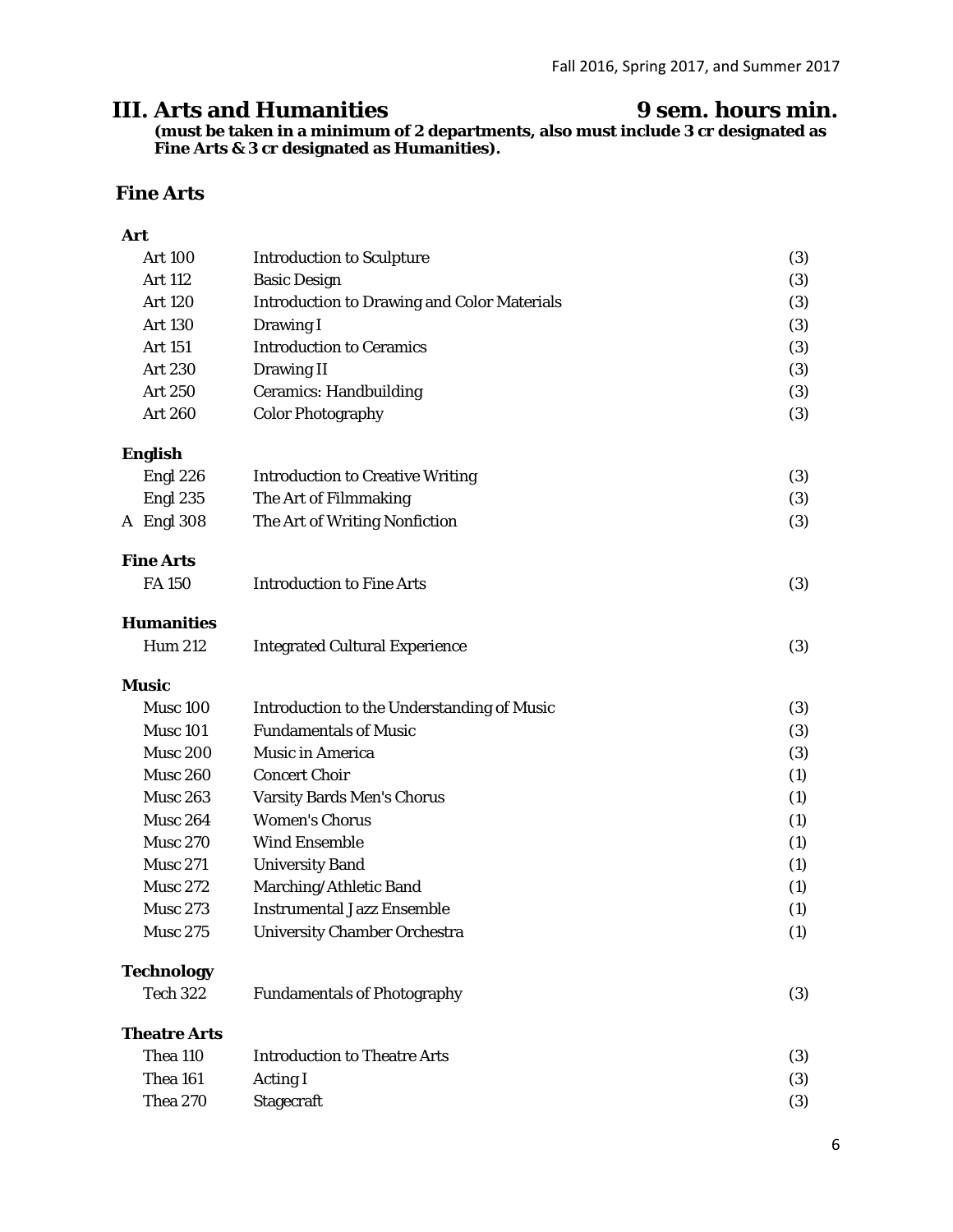#### **University**

| Univ <sub>110B</sub> | <b>First Year Seminar (Fine Arts)</b> |     |
|----------------------|---------------------------------------|-----|
| Univ 115B            | First Year Research (Fine Arts)       | (3) |

#### **Humanities**

#### **Art**

|   | <b>Art 110</b>             | <b>Introduction to the Visual Arts</b>                         | (3)     |
|---|----------------------------|----------------------------------------------------------------|---------|
|   | <b>Art 210</b>             | <b>History of Art I</b>                                        | (3)     |
|   | <b>Art 211</b>             | History of Art II                                              | (3)     |
|   | <b>Arts &amp; Sciences</b> |                                                                |         |
|   | A&S 252                    | <b>Introduction to Canadian Studies</b>                        | (3)     |
|   | <b>Communication</b>       |                                                                |         |
|   | Comm 300                   | <b>Communication and Society</b>                               | (3)     |
|   | <b>English</b>             |                                                                |         |
|   | Engl 225                   | <b>Introduction to Film</b>                                    | (3)     |
|   | Engl 227                   | <b>Introduction to Literature and Culture</b>                  | (3)     |
|   | G Engl 228                 | <b>Diversity and Global Literatures</b>                        | (3)     |
| U | Engl 229                   | Diversity in U.S. Literature                                   | (3)     |
|   | A Engl 271                 | <b>Reading and Writing About Texts</b>                         | (3)     |
|   | Engl 315                   | Shakespeare                                                    | (3)     |
|   | Engl 316                   | Shakespeare                                                    | (3)     |
|   | Engl 357                   | <b>Women Writers and Readers</b>                               | $(2-4)$ |
|   | <b>U</b> Engl 365          | <b>Black American Writers</b>                                  | (3)     |
| U | Engl 367                   | American Indian Literature                                     | (3)     |
|   | A Engl 408                 | <b>Advanced Composition</b>                                    | (3)     |
|   | German                     |                                                                |         |
|   | G Germ 206                 | Germany in a Global World                                      | (3)     |
|   | G Germ 306                 | <b>Contextualizing Culture: Introduction to German Studies</b> | (3)     |
|   | <b>History</b>             |                                                                |         |
|   | <b>G</b> Hist 101          | <b>Western Civilization I</b>                                  | (3)     |
|   | G Hist 102                 | <b>Western Civilization II</b>                                 | (3)     |
|   |                            |                                                                |         |

| G Hist 102        | <b>Western Civilization II</b>             | (3) |
|-------------------|--------------------------------------------|-----|
| <b>U</b> Hist 103 | <b>United States to 1877</b>               | (3) |
| <b>U</b> Hist 104 | <b>United States Since 1877</b>            | (3) |
| G Hist 105        | <b>World Civilizations I</b>               | (3) |
| G Hist 106        | <b>World Civilizations II</b>              | (3) |
| <b>Hist 220</b>   | <b>History of North Dakota</b>             | (3) |
| A Hist 325        | <b>American West</b>                       | (3) |
| <b>U</b> Hist 332 | <b>Women in in Early America</b>           | (3) |
| <b>U</b> Hist 333 | <b>Women in Modern America</b>             | (3) |
| <b>U</b> Hist 371 | <b>African-American History Since 1877</b> | (3) |
|                   |                                            |     |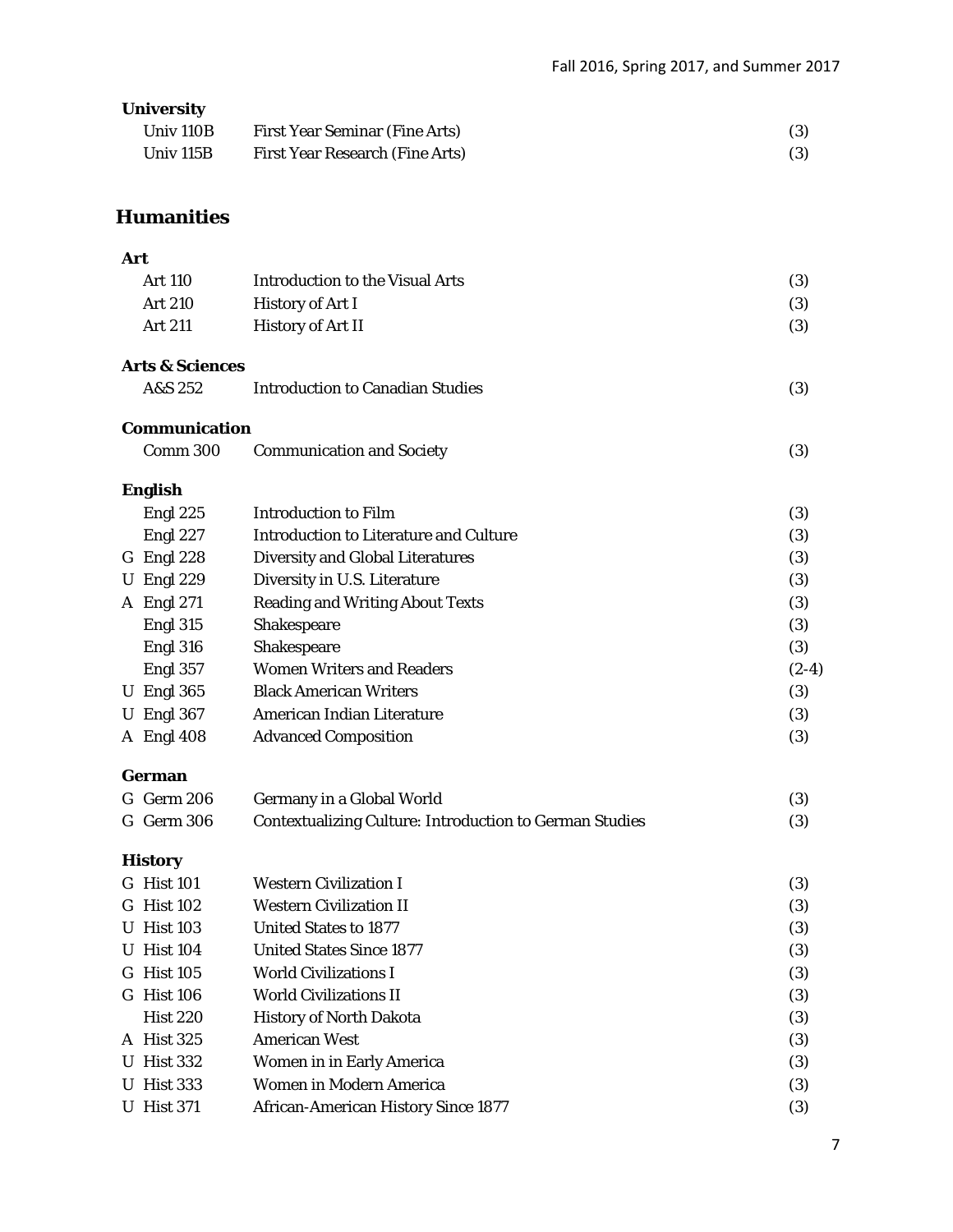#### **Honors**

| (3)                                                                 |
|---------------------------------------------------------------------|
| $(2-4)$<br><b>Colloquium in the Humanities</b>                      |
| $(3-4)$<br><b>Exploring Global Diversity Through the Humanities</b> |
| $(2-4)$<br><b>Advanced Colloquium in the Humanities</b>             |
|                                                                     |

#### **Humanities**

| <b>Hum 101</b> | Introduction to Humanities I  | (4) |
|----------------|-------------------------------|-----|
| Hum 102        | Introduction to Humanities II | (4) |
| <b>Hum 300</b> | Knowledge, Truth and Reality  | (2) |

#### **Indian Studies**

| <b>U</b> IS 121 | <b>Introduction to American Indian Studies</b>     | (3) |
|-----------------|----------------------------------------------------|-----|
| <b>U</b> IS 151 | <b>White Images of Native Americans</b>            | (3) |
| <b>U</b> IS 181 | Native North America to 1600                       | (3) |
| U IS 201        | <b>History of the Sioux</b>                        | (3) |
| U IS 203        | <b>History of the Anishinabe</b>                   | (3) |
| U IS 207        | <b>History of the Three Affiliated Tribes</b>      | (3) |
| U IS 221        | North American Indians before 1815                 | (3) |
| <b>U</b> IS 222 | North American Indians since 1815                  | (3) |
| <b>U</b> IS 346 | American Indian Women                              | (3) |
| A IS 360        | <b>Oral Traditions in American Indian Cultures</b> | (3) |
| U IS 395        | <b>Ethnohistory of North America</b>               | (3) |
|                 |                                                    |     |

#### **Languages**

| $G$ Chin 101    | <b>First Year Chinese I</b>         | (4)               |
|-----------------|-------------------------------------|-------------------|
| <b>Chin 102</b> | <b>First Year Chinese II</b>        | (4)               |
| G Chin 201      | <b>Second Year Chinese I</b>        | (4)               |
| <b>Chin 202</b> | <b>Second Year Chinese II</b>       | (4)               |
| G Clas 101      | <b>First Year Latin I</b>           | (4)               |
| <b>Clas 102</b> | <b>First Year Latin II</b>          | (4)               |
| <b>Clas 185</b> | <b>Intro to Classical Mythology</b> | (3)               |
| G Clas 201      | <b>Second Year Latin I</b>          | (4)               |
| <b>Clas 202</b> | <b>Second Year Latin II</b>         | (4)               |
| $G$ Fren 101    | <b>First Year French I</b>          | (4)               |
| <b>Fren 102</b> | <b>First Year French II</b>         | (4)               |
| G Fren 201      | <b>Second Year French I</b>         | (4)               |
| <b>Fren 202</b> | <b>Second Year French II</b>        | (4)               |
| G Germ 101      | <b>First Year German I</b>          | (4)               |
| Germ 102        | <b>First Year German II</b>         | (4)               |
| G Germ 201      | Second Year German I                | (4)               |
| Germ 202        | Second Year German II               | (4)               |
| A Lang 380      | <b>Global Gateways</b>              | (3)               |
| G Norw 101      | First Year Norwegian I              | (4)               |
| <b>Norw 102</b> | First Year Norwegian II             | (4)               |
| G Norw 201      | Second Year Norwegian I             | $\left( 4\right)$ |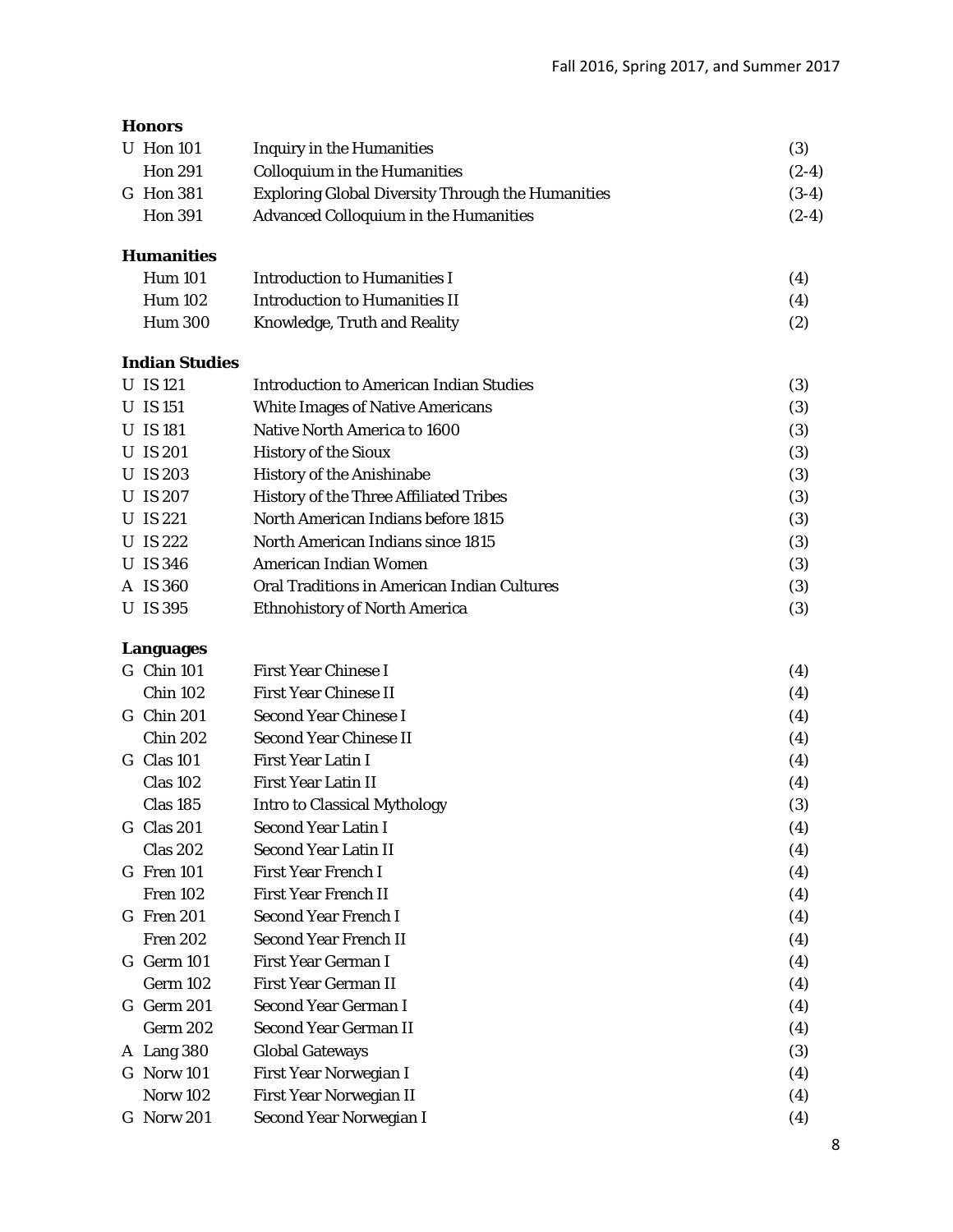| <b>Norw 202</b>   | Second Year Norwegian II                         | (4) |
|-------------------|--------------------------------------------------|-----|
| <b>Russ 101</b>   | <b>First Year Russian I</b>                      | (4) |
| <b>Russ 102</b>   | <b>First Year Russian II</b>                     | (4) |
| <b>Russ 161</b>   | <b>Introduction to Russian Literature</b>        | (3) |
| <b>Russ 162</b>   | <b>Introduction to Russian Culture</b>           | (3) |
| <b>Russ 201</b>   | Second Year Russian I                            | (4) |
| G Span 101        | First Year Spanish I                             | (4) |
| Span 102          | First Year Spanish II                            | (4) |
| G Span 201        | <b>Second Year Spanish I</b>                     | (4) |
| Span 202          | <b>Second Year Spanish II</b>                    | (4) |
| <b>Music</b>      |                                                  |     |
| <b>Musc 201</b>   | <b>Rock and Roll History</b>                     | (3) |
| G Musc 203        | Music & Culture                                  | (3) |
| <b>Philosophy</b> |                                                  |     |
| <b>Phil 101</b>   | <b>Introduction to Philosophy</b>                | (3) |
| <b>Phil 110</b>   | <b>Introduction to Logic</b>                     | (3) |
| <b>Phil 120</b>   | <b>Introduction to Ethics</b>                    | (3) |
| <b>Phil 130</b>   | <b>Introduction to Political Philosophy</b>      | (3) |
| <b>Phil 250</b>   | <b>Ethics in Engineering &amp; Science</b>       | (3) |
| <b>Phil 251</b>   | <b>Ethics in Health Care</b>                     | (3) |
| <b>Phil 252</b>   | Ethics in Business & Public Administration       | (3) |
| <b>Phil 253</b>   | <b>Environmental Ethics</b>                      | (3) |
| <b>Phil 300</b>   | <b>Ancient Philosophy</b>                        | (3) |
| <b>Phil 301</b>   | <b>Medieval Philosophy</b>                       | (3) |
| <b>Phil 302</b>   | <b>Renaissance and Enlightenment</b>             | (3) |
| <b>Phil 303</b>   | Kant and the Nineteenth Century                  | (3) |
| <b>Phil 312</b>   | <b>American Philosophy</b>                       | (3) |
| <b>U</b> Phil 355 | Social & Political Philosophy                    | (3) |
| <b>Phil 360</b>   | <b>Feminist Philosophy</b>                       | (3) |
| G Phil 383        | <b>Asian Philosophy</b>                          | (3) |
| <b>Phil 400</b>   | <b>Philosophy of Language</b>                    | (3) |
| <b>Phil 415</b>   | <b>Philosophy of Mind</b>                        | (3) |
| <b>Phil 420</b>   | Epistemology - What is Knowledge                 | (3) |
| <b>Phil 425</b>   | <b>Metaethics - Is Ethics Possible?</b>          | (3) |
| <b>Phil 430</b>   | <b>Philosophy of Science and Technology</b>      | (3) |
| <b>Phil 451</b>   | <b>Citizenship &amp; Political Participation</b> | (3) |
| <b>Religion</b>   |                                                  |     |
| <b>Rels 100</b>   | <b>Introduction to Religious Inquiry</b>         | (3) |
| G Rels 101        | <b>Religions of the West</b>                     | (3) |
| G Rels 102        | <b>Religions of Asia</b>                         | (3) |
| <b>Rels 120</b>   | Religion in America                              | (3) |
| G Rels 203        | <b>World Religions</b>                           | (3) |
| <b>Rels 216</b>   | <b>Women and Religion</b>                        | (3) |
| <b>Rels 221</b>   | Jewish Scripture/Old Testament                   | (3) |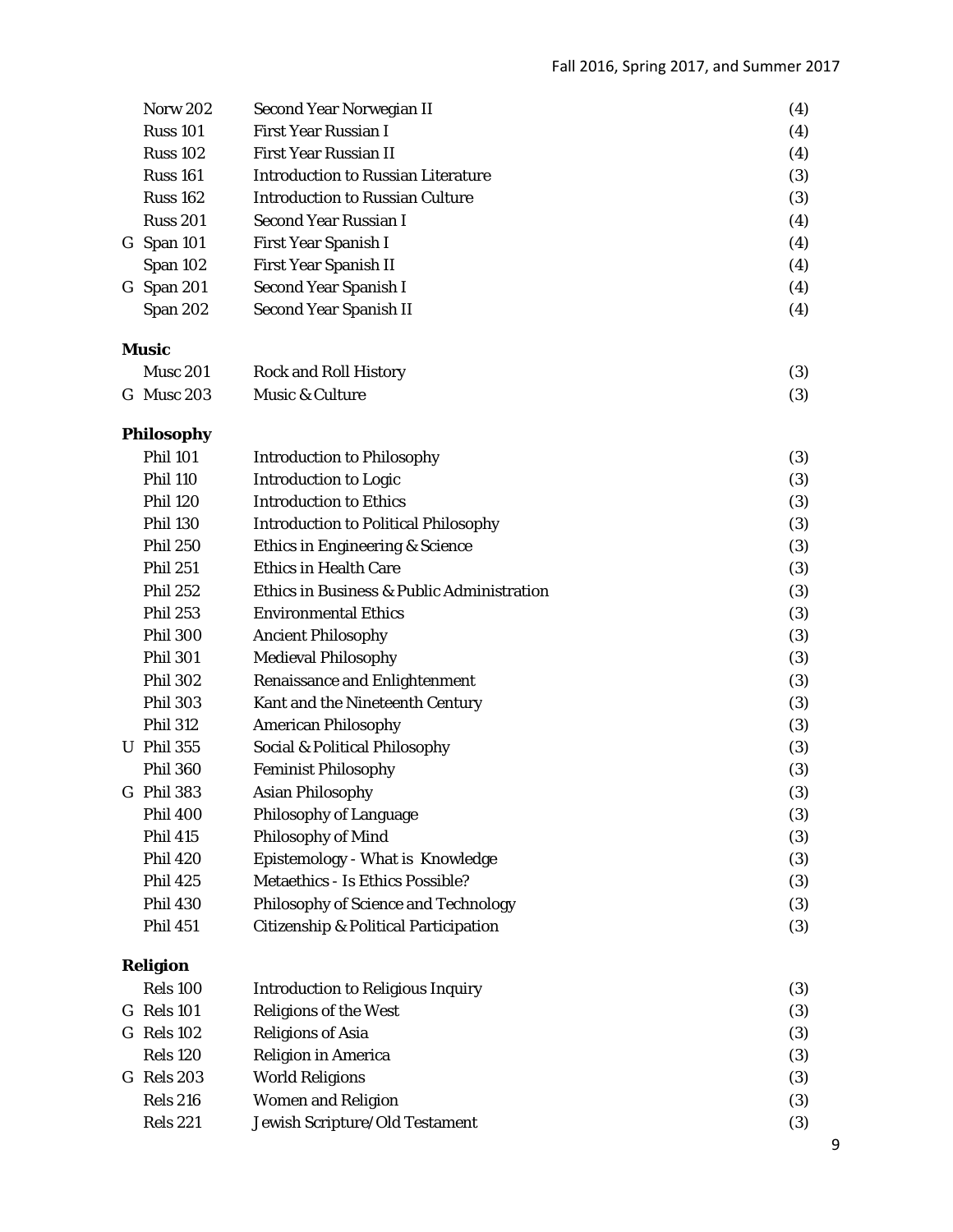|   | <b>Rels</b> 231                 | <b>Christian Scripture/New Testament</b>  | (3) |
|---|---------------------------------|-------------------------------------------|-----|
|   | G Rels 245                      | Death and Dying                           | (3) |
|   | G Rels 250                      | <b>East and West in Religion</b>          | (3) |
|   | <b>Rels 300</b>                 | <b>Jesus in Gospel and History</b>        | (3) |
|   | <b>Rels 301</b>                 | Life and Religion of Paul                 | (3) |
|   | G Rels 305                      | <b>Mysticism</b>                          | (3) |
|   | <b>Rels 309</b>                 | Atheism, Theism & Secularism              | (3) |
|   | G Rels 315                      | Daoism and Confucianism                   | (3) |
|   | G Rels 320                      | Hinduism                                  | (3) |
|   | <b>Rels 321</b>                 | <b>Prophets and Prophecy</b>              | (3) |
|   | <b>Rels 334</b>                 | Judaism                                   | (3) |
|   | G Rels 380                      | <b>Buddhism</b>                           | (3) |
| U | <b>Rels</b> 410                 | Asian Religions in the United States      | (3) |
|   | <b>Rels</b> 423                 | <b>Psychology of Religion</b>             | (3) |
|   | <b>Rels 431</b>                 | Religious Violence & the Apocalyptic Mind | (3) |
|   | <b>University</b>               |                                           |     |
|   | Univ 110C                       | <b>First Year Seminar (Humanities)</b>    | (3) |
|   | Univ 115C                       | <b>First Year Research (Humanities)</b>   | (3) |
|   | <b>Women and Gender Studies</b> |                                           |     |
|   | <b>WGS 200</b>                  | <b>Introduction to Gender Studies</b>     | (3) |
|   | G WGS 225                       | The Study of Women                        | (3) |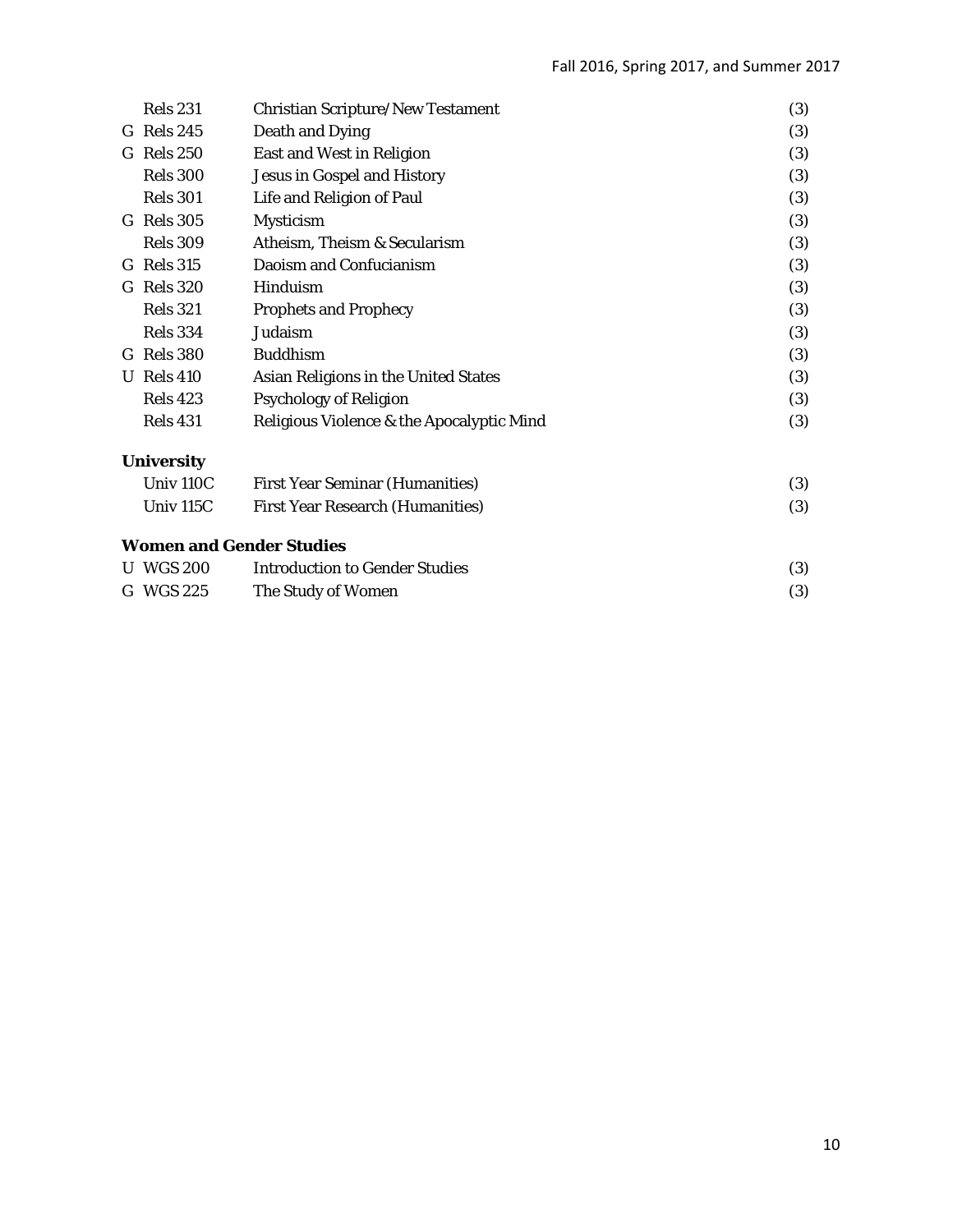## **IV.Mathematics, Science and Technology 9 sem. hours min.**

**(must be taken in a minimum of 2 departments and must** 

| include a 4-hour science course with a lab) |  |  |  |
|---------------------------------------------|--|--|--|
|                                             |  |  |  |

### **Anthropology**  Anth 170 Introduction to Biological Anthropology (3) Anth 270 Introduction to Forensic Anthropology (3) **Atmospheric Sciences**  Q AtSc 110 Meteorology I (3) L AtSc 110L Meteorology I Lab (1) Q AtSc 120 Severe & Hazardous Weather (3) **Biology**  L Biol 111 & 111L Concepts of Biology (with lab) (4) L Biol 150 & 150L General Biology I (with lab) (4) L Biol 151 & 151L General Biology II (with lab) (4) Q Biol 333 Population Biology (3) **Chemical Engineering**  Q ChE 431 Chemical Engineering Lab IV (3) **Chemistry**  L Chem 115 & 115L Introductory Chemistry and Laboratory (4) L Chem 116 & 116L Introduction to Organic and Biochemistry and Laboratory (4) L Q Chem 121 & 121L General Chemistry I and General Chemistry I Laboratory (4) L Q Chem 122 & 122L General Chemistry II and General Chemistry II Laboratory (4) L Q Chem 221 & 221L Fundamentals of Chemistry/Lab (4) **Computer Science**  CSci 101/101T Introduction to Computers (4) CSci 120 Computer Programming I (4) CSci 130 Introduction to Scientific Programming (4) CSci 160 Computer Science I (4) CSci 289 Social Implications of Computer Technology (3) CSCci 290 Introduction to Cyber-Security and Information Assurance (3) **Economics**  Q Econ 210 Introduction to Business and Economic Statistics (3) **Earth System Science and Policy**  ESSP 200 Sustainability Science (3) **Geography**  Q Geog 121 Global Physical Environment (3) L Q Geog 121 & 121L Global Physical Environment (with lab) (4) Q Geog 134 Intro to Global Climate (3) L Q Geog 134 & 134L Intro to Global Climate (with lab) (4)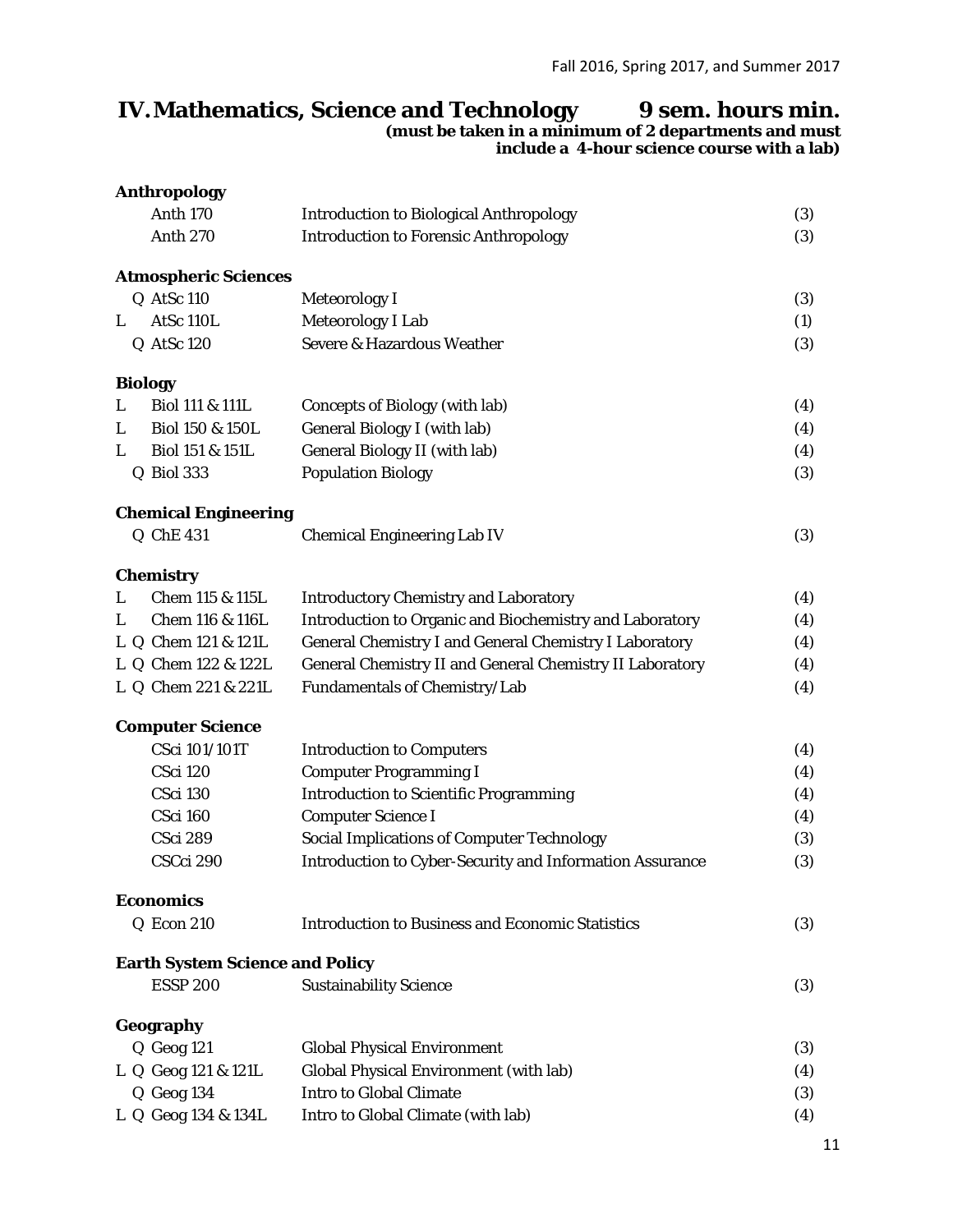|   | <b>Geology</b>                 |                                                      |         |
|---|--------------------------------|------------------------------------------------------|---------|
| L | Geol 101 & 101L                | <b>Introduction to Geology (with lab)</b>            | (4)     |
|   | Geol 102                       | The Earth Through Time                               | (3)     |
|   | Geol 103                       | <b>Introduction to Environmental Issues</b>          | (3)     |
|   | Geol 111                       | <b>Views of the Earth and Planets</b>                | (3)     |
|   | <b>Geol 205</b>                | <b>Surviving on Planet Earth</b>                     | (3)     |
|   | <b>Honors</b>                  |                                                      |         |
|   | <b>Hon 103</b>                 | <b>Inquiry in the Sciences</b>                       | (3)     |
|   | <b>Hon 293</b>                 | <b>Colloquium in the Sciences</b>                    | $(2-4)$ |
|   | <b>Hon 393</b>                 | <b>Advanced Colloquium in the Sciences</b>           | $(2-4)$ |
|   | <b>Humanities</b>              |                                                      |         |
|   | <b>Hum 270</b>                 | <b>Integrated Studies Life Science</b>               | (3)     |
| L | Hum 271 & 271L                 | <b>Integrated Studies General Science (with lab)</b> | (4)     |
|   | <b>Mathematics</b>             |                                                      |         |
|   | Q Math 103                     | College Algebra                                      | (3)     |
|   | Q Math 105                     | Trigonometry                                         | (2)     |
|   | Q Math 115                     | <b>Introduction to Mathematical Thought</b>          | (3)     |
|   | Q Math 146                     | <b>Applied Calculus I</b>                            | (3)     |
|   | Math 165                       | <b>Calculus I</b>                                    | (4)     |
|   | Math 166                       | <b>Calculus II</b>                                   | (4)     |
|   | <b>Nutrition and Dietetics</b> |                                                      |         |
|   | N&D 240                        | <b>Fundamentals of Nutrition</b>                     | (3)     |
|   | Philosophy                     |                                                      |         |
|   | <b>Q</b> Phil 221              | Symbolic Logic                                       | (3)     |
|   | <b>Physics</b>                 |                                                      |         |
|   | L Q Phys 110 & 110L            | <b>Introductory Astronomy (with lab)</b>             | (4)     |
|   | L Q Phys 130                   | <b>Natural Science - Physics</b>                     | (4)     |
|   | L Q Phys 161                   | <b>Introductory College Physics I</b>                | (4)     |
|   | L Q Phys 211                   | <b>College Physics I</b>                             | (4)     |
|   | <b>Psychology</b>              |                                                      |         |
|   | Q Psyc 241                     | <b>Introduction to Statistics</b>                    | (4)     |
|   | <b>Sociology</b>               |                                                      |         |
|   | Q Soc 326                      | <b>Sociological Statistics</b>                       | (3)     |
|   | Technology                     |                                                      |         |
|   | <b>Tech 300</b>                | <b>Technology and Society</b>                        | (3)     |
|   | <b>University</b>              |                                                      |         |
|   | Univ <sub>110D</sub>           | First Year Seminar (Math, Science, & Technology)     | (3)     |
|   | Univ <sub>115D</sub>           | First Year Research (Math, Science, & Technology)    | (3)     |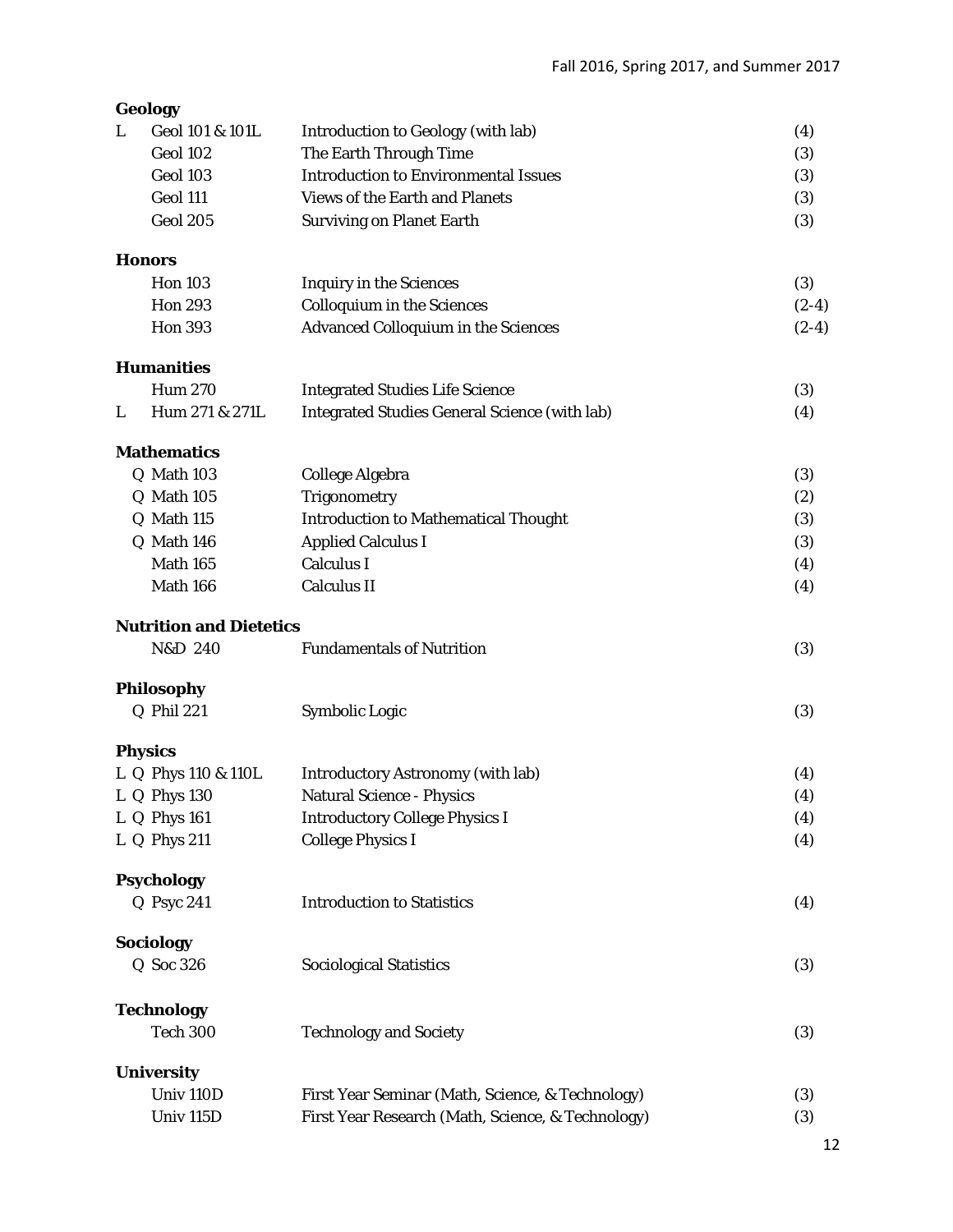# **Advanced Communication (A)**

| Anthropology 480                     | <b>Senior Capstone Seminar</b>                                                  | (3)               |
|--------------------------------------|---------------------------------------------------------------------------------|-------------------|
| <b>Art 498</b>                       | Seminar in Art & Design Capstone                                                | (3)               |
| <b>Atmospheric Sciences 492</b>      | <b>Senior Project</b>                                                           | $(3 \text{ req})$ |
| <b>Aviation 485</b>                  | <b>Aviation Senior Capstone</b>                                                 | (3)               |
| <b>Biology 480</b>                   | <b>Senior Capstone Seminar</b>                                                  | (3)               |
| <b>Biology 481</b>                   | <b>Fisheries and Wildlife Senior Capstone</b>                                   | (3)               |
| <b>Chemical Engineering 411</b>      | <b>Plant Design I: Process Design and Economics</b>                             | (3)               |
| <b>Chemistry 492</b>                 | <b>Senior Research</b>                                                          | (3)               |
| Civil Engineering 301, 302           | Civil Engineering Lab I and Civil Engineering Lab II                            | (2,2)             |
| <b>Communication 410</b>             | <b>Research Methods in Communication</b>                                        | (3)               |
|                                      | Communication Science & Disorders 461 Senior Seminar in Communication Disorders | (3)               |
| <b>Computer Science 492</b>          | <b>Senior Project I</b>                                                         | (1)               |
| <b>Computer Science 493</b>          | <b>Senior Project II</b>                                                        | (2)               |
| <b>Criminal Justice 401</b>          | <b>Administration of Criminal Justice Systems</b>                               | (3)               |
| <b>Electrical Engineering 480</b>    | <b>Senior Design I</b>                                                          | (3)               |
| English 271                          | <b>Reading and Writing About Texts</b>                                          | (3)               |
| English 308                          | The Art of Writing Nonfiction                                                   | (3)               |
| English 408                          | <b>Advanced Composition</b>                                                     | (3)               |
| <b>Family Medicine 343</b>           | Organizational Administration of Athletic Training                              | (3)               |
| Geography 454                        | <b>Conservation &amp; Sustainable use of Natural Resources</b>                  | (3)               |
| <b>Geological Engineering 484</b>    | <b>Geological Engineering Design</b>                                            | (3)               |
| Geology 420                          | <b>Geology Capstone</b>                                                         | (3)               |
| History 325                          | <b>American West</b>                                                            | (3)               |
| <b>History 440</b>                   | <b>Research Capstone</b>                                                        | (3)               |
| Honors 489                           | <b>Senior Honors Thesis</b>                                                     | $(1-9)$           |
| Humanities 283                       | <b>Integrated Source Analysis</b>                                               | (3)               |
| Humanities 408                       | <b>Writing Across Disciplines</b>                                               | (3)               |
| <b>Indian Studies 360</b>            | <b>Oral Traditions in American Indian Cultures</b>                              | (3)               |
| Info Systems & Business Comm 320     | <b>Professional Communication for Business</b>                                  | (3)               |
| <b>Interdisciplinary Studies 495</b> | Service & Citizenship                                                           | (3)               |
| <b>Kinesiology 491</b>               | <b>Senior Capstone</b>                                                          | (3)               |
| Languages 380                        | <b>Global Gateways</b>                                                          | (3)               |
| <b>Math 488</b>                      | <b>Senior Capstone</b>                                                          | (3)               |
| <b>Mechanical Engineering 480</b>    | <b>Mechanical Engineering Seminar</b>                                           | (3)               |
| <b>Medical Lab Science 490</b>       | Financial and Quality Management of the Clinical Lab                            | (3)               |
| Music 441                            | Methods & Materials for Middle & Sec. School Music                              | (3)               |
| Music 490                            | <b>Seminar in Music</b>                                                         | (3)               |
| Nursing 474                          | <b>Professional Development II</b>                                              | (5)               |
| Nutrition & Dietetics 341 & 342      | <b>Community Nutrition I &amp; II</b>                                           | (4)               |
| <b>Occupational Therapy 458</b>      | Qualitative Research Methods for O.T.                                           | (3)               |
| <b>Petroleum Engineering 484</b>     | <b>Senior Design</b>                                                            | (3)               |
| Philosophy 480                       | <b>Public Philosophy</b>                                                        | (3)               |
| Physical Therapy 402 & 514           | Professional Comm and Behavior & Case Mgmt I                                    | $(2 \& 2)$        |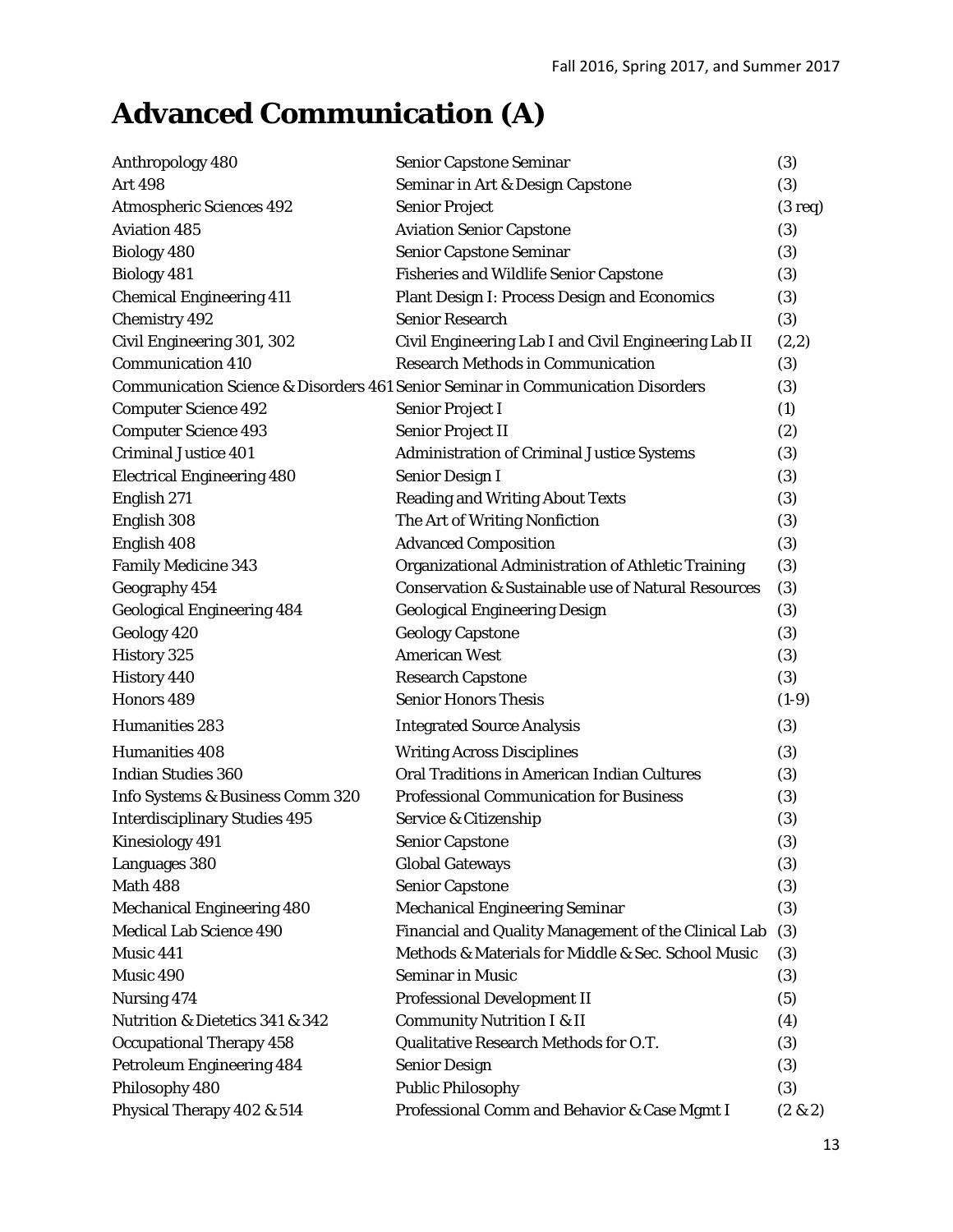| <b>Political Science 495</b>                   | Senior Colloquium in Pol Sci & Public Adm           | (3) |
|------------------------------------------------|-----------------------------------------------------|-----|
| <b>Psychology 433</b>                          | <b>Psychology of Learning</b>                       | (4) |
| Psychology 460                                 | <b>Advanced Social Psychology</b>                   | (3) |
| <b>Rehabilitation &amp; Human Services 493</b> | <b>Senior Capstone Seminar</b>                      | (3) |
| Religion 480                                   | <b>Religion Capstone</b>                            | (3) |
| Social Work 442                                | <b>Social Policy</b>                                | (3) |
| Sociology 306                                  | <b>Social Change</b>                                | (3) |
| Teaching & Learning 489                        | <b>Senior Capstone: Responsive Teaching</b>         | (3) |
| Theatre 424                                    | History of the Theatre: 17th Century to the Present | (3) |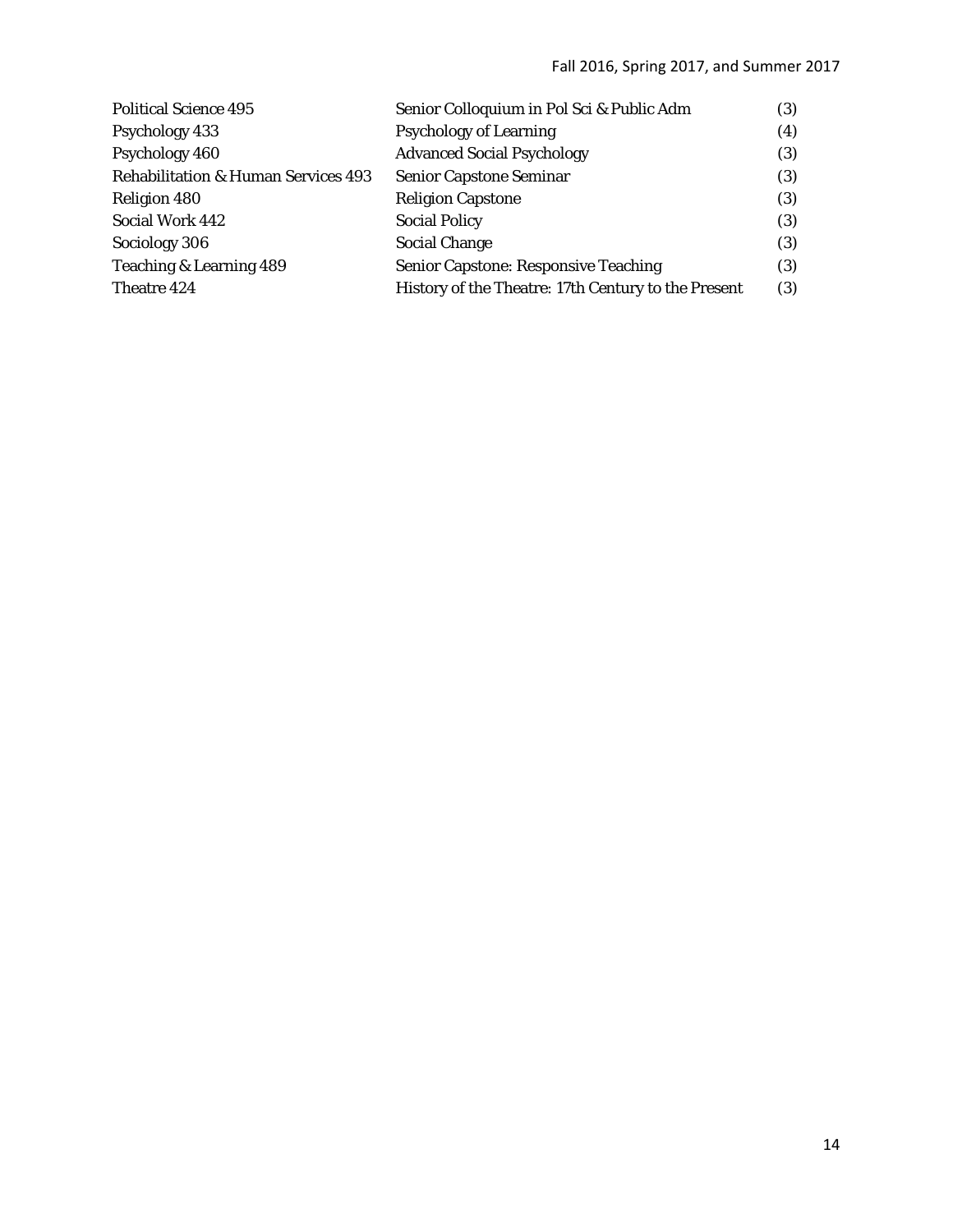# **Quantitative Reasoning (Q)**

| <b>Atmospheric Sciences 110</b>    | <b>Meteorology I</b>                                    | (4) |
|------------------------------------|---------------------------------------------------------|-----|
| <b>Atmospheric Sciences 120</b>    | Severe & Hazardous Weather                              | (3) |
| <b>Aviation 468</b>                | <b>ATC: Non-Radar Procedures</b>                        | (4) |
| <b>Biology 333</b>                 | <b>Population Biology</b>                               | (3) |
| <b>Chemical Engineering 431</b>    | <b>Chemical Engineering Lab IV</b>                      | (3) |
| <b>Chemistry 121</b>               | <b>General Chemistry I</b>                              | (4) |
| <b>Chemistry 122</b>               | <b>General Chemistry II</b>                             | (4) |
| <b>Chemistry 221</b>               | <b>Fundamentals of Chemistry</b>                        | (3) |
| <b>Economics 201</b>               | <b>Principles of Microeconomics</b>                     | (3) |
| <b>Economics 202</b>               | <b>Principles of Macroeconomics</b>                     | (3) |
| <b>Economics 210</b>               | <b>Introduction to Business and Economic Statistics</b> | (3) |
| Geography 121                      | <b>Global Physical Environment</b>                      | (3) |
| Geography 134                      | <b>Introduction to Global Climate</b>                   | (3) |
| <b>Mathematics 103</b>             | College Algebra                                         | (3) |
| <b>Mathematics 105</b>             | <b>Trigonometry</b>                                     | (2) |
| <b>Mathematics 115</b>             | <b>Introduction to Mathematical Thought</b>             | (3) |
| <b>Mathematics 146</b>             | <b>Applied Calculus I</b>                               | (3) |
| <b>Mathematics 321</b>             | <b>Applied Statistical Methods</b>                      | (3) |
| Philosophy 221                     | Symbolic Logic                                          | (3) |
| Physics 110                        | <b>Introductory Astronomy</b>                           | (4) |
| Physics 130                        | <b>Natural Science - Physics</b>                        | (4) |
| Physics 161                        | <b>Introductory College Physics I</b>                   | (4) |
| Physics 211                        | <b>College Physics I</b>                                | (4) |
| Psychology 241                     | <b>Introduction to Statistics</b>                       | (4) |
| <b>Public Health Education 102</b> | <b>Epidemiology in Public Health</b>                    | (3) |
| Sociology 326                      | <b>Sociological Statistics</b>                          | (3) |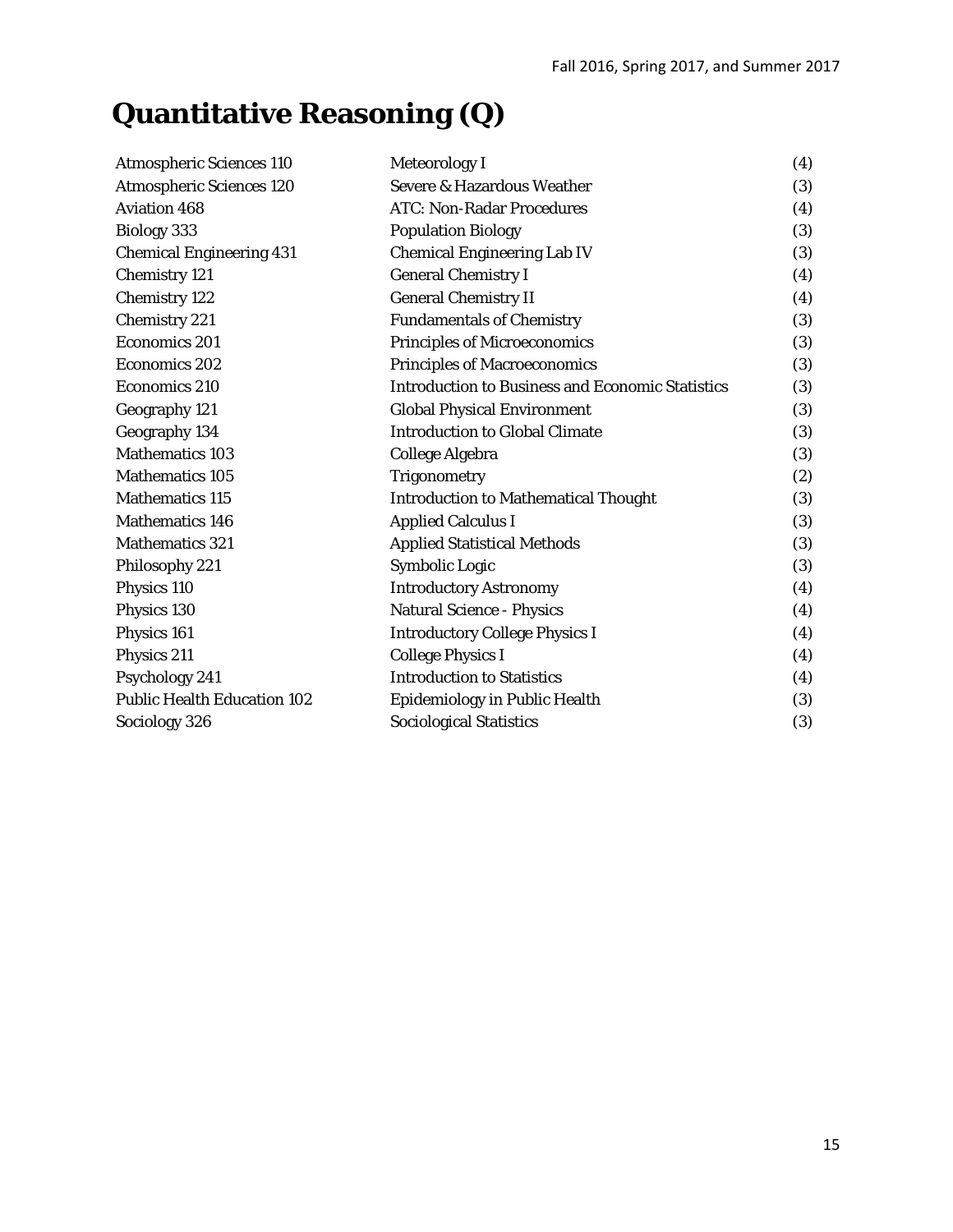# **Global Diversity (G)**

| Anthropology 100                         | <b>Introduction to Anthropology</b>                            | (3)     |
|------------------------------------------|----------------------------------------------------------------|---------|
| Anthropology 171                         | <b>Introduction to Cultural Anthropology</b>                   | (3)     |
| Anthropology 172                         | <b>Introduction to Archaeology</b>                             | (3)     |
| Anthropology 200                         | <b>World Prehistory</b>                                        | (3)     |
| Anthropology 371                         | <b>Cultural Dynamics</b>                                       | (3)     |
| Anthropology 377                         | <b>North American Archaeology</b>                              | (3)     |
| Anthropology 379                         | <b>Culture Area Studies</b>                                    | (3)     |
| <b>Aviation 372</b>                      | <b>Global Perspective in Aviation History</b>                  | (3)     |
| Chinese 101                              | <b>First Year Chinese I</b>                                    | (4)     |
| Chinese 201                              | <b>Second Year Chinese I</b>                                   | (4)     |
| <b>Classical Studies 101</b>             | <b>First Year Latin I</b>                                      | (4)     |
| <b>Classical Studies 201</b>             | <b>Second Year Latin I</b>                                     | (4)     |
| <b>Comm Sciences &amp; Disorders 425</b> | Language, Multiculturalism and Communication Disorders         | (3)     |
| English 228                              | <b>Diversity and Global Literatures</b>                        | (3)     |
| French 101                               | <b>First Year French I</b>                                     | (4)     |
| French 201                               | <b>Second Year French I</b>                                    | (4)     |
| Geography 151                            | <b>Human Geography</b>                                         | (3)     |
| Geography 161                            | <b>World Regional Geography</b>                                | (3)     |
| German 101                               | First Year German I                                            | (4)     |
| German 201                               | <b>Second Year German I</b>                                    | (4)     |
| German 206                               | Germany in a Global World                                      | (3)     |
| German 306                               | <b>Contextualizing Culture: Introduction to German Studies</b> | (3)     |
| <b>History 101</b>                       | <b>Western Civilization I</b>                                  | (3)     |
| History 102                              | <b>Western Civilization II</b>                                 | (3)     |
| <b>History 105</b>                       | <b>World Civilizations I</b>                                   | (3)     |
| <b>History 106</b>                       | <b>World Civilizations II</b>                                  | (3)     |
| History 230                              | <b>History of Modern Science</b>                               | (3)     |
| Honors 381                               | <b>Exploring Global Diversity Through the Humanities</b>       | $(3-4)$ |
| Honors 382                               | <b>Exploring Global Diversity Through the Social Sciences</b>  | $(3-4)$ |
| Humanities 225                           | <b>Advanced Integrated Social Science</b>                      | $(2-4)$ |
| <b>Indian Studies 385</b>                | <b>Sustainable Communities</b>                                 | (3)     |
| Music 203                                | <b>Music and Culture</b>                                       | (3)     |
| Norwegian 101                            | First Year Norwegian I                                         | (4)     |
| Norwegian 201                            | Second Year Norwegian I                                        | (4)     |
| <b>Nutrition &amp; Dietetics 335</b>     | <b>World Food Patterns</b>                                     | (3)     |
| Philosophy 383                           | <b>Asian Philosophy</b>                                        | (3)     |
| Psychology 421                           | <b>Diversity Psychology</b>                                    | (3)     |
| <b>Political Science 225</b>             | <b>Comparative Politics</b>                                    | (3)     |
| <b>Public Health Education 103</b>       | <b>Introduction to Global Health</b>                           | (3)     |
| <b>Religion 101</b>                      | <b>Religions of the West</b>                                   | (3)     |
| <b>Religion 102</b>                      | <b>Religions of Asia</b>                                       | (3)     |
| <b>Religion 203</b>                      | <b>World Religions</b>                                         | (3)     |
| <b>Religion 245</b>                      | <b>Death and Dying</b>                                         | (3)     |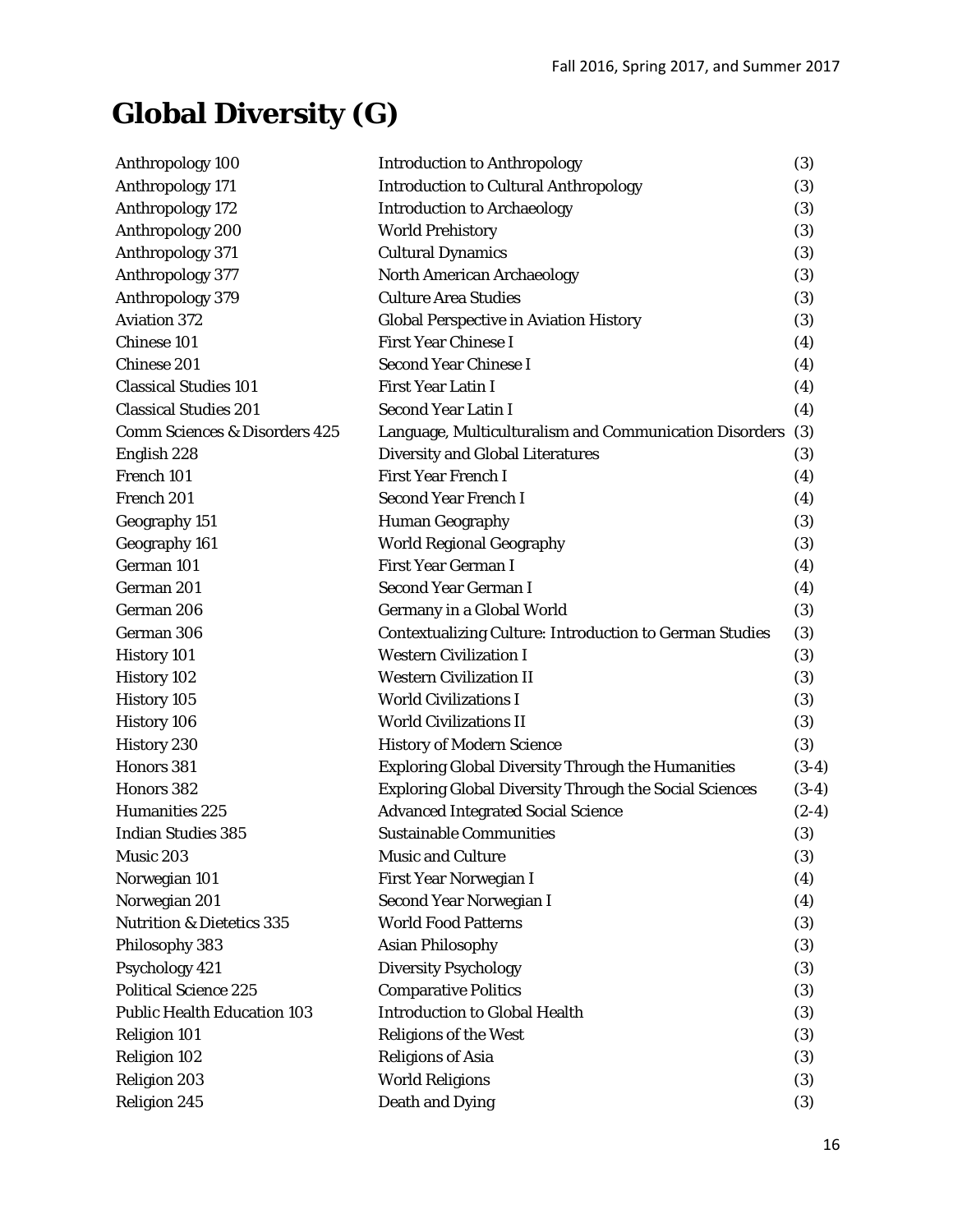| <b>Religion 250</b>                 | <b>East and West in Religion</b> | (3) |
|-------------------------------------|----------------------------------|-----|
| <b>Religion 305</b>                 | <b>Mysticism</b>                 | (3) |
| <b>Religion 315</b>                 | Daoism and Confucianism          | (3) |
| Religion 320                        | Hinduism                         | (3) |
| Religion 380                        | <b>Buddhism</b>                  | (3) |
| Spanish 101                         | <b>First Year Spanish I</b>      | (4) |
| Spanish 201                         | Second Year Spanish I            | (4) |
| <b>Women and Gender Studies 225</b> | The Study of Women               | (3) |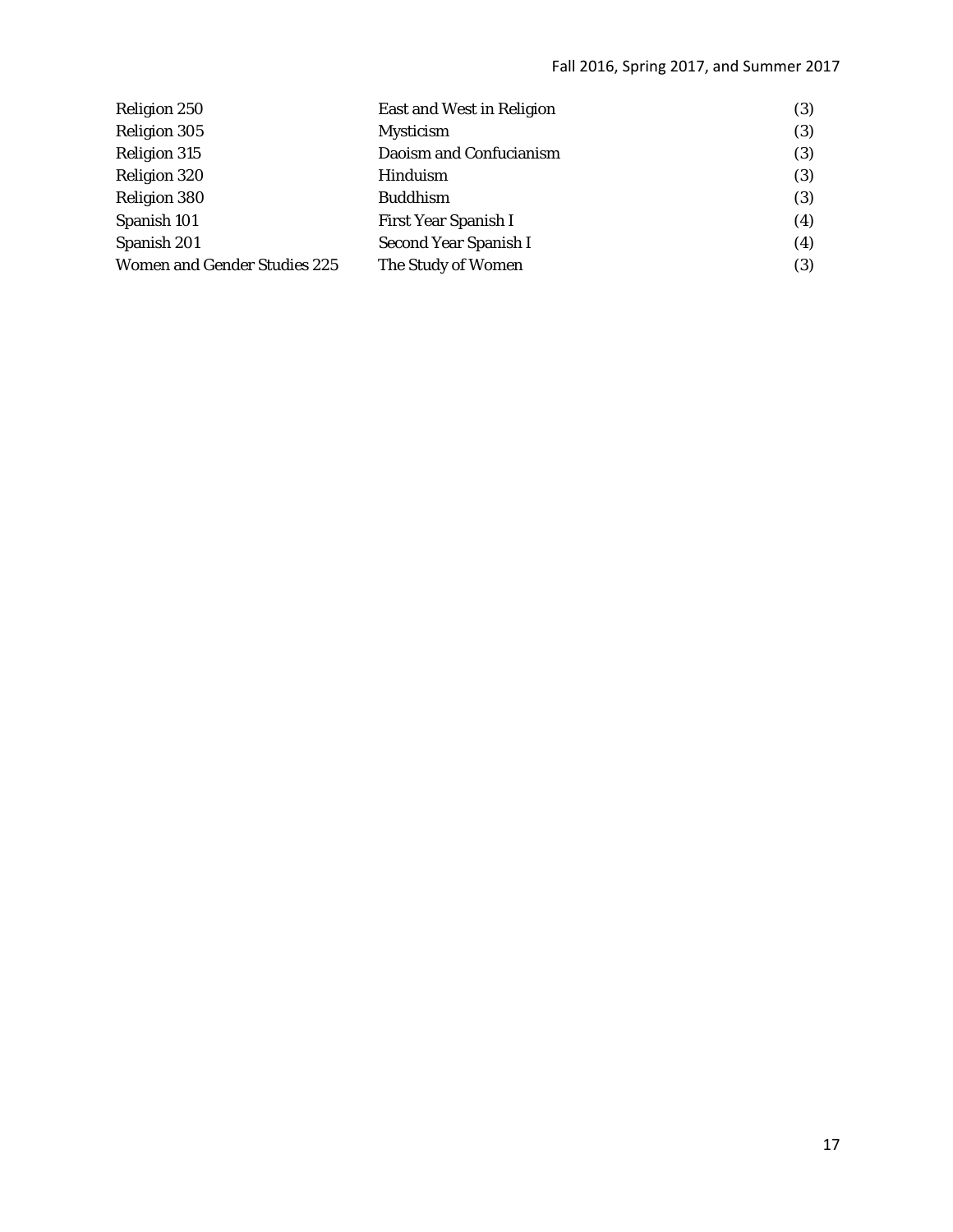# **United States Diversity (U)**

| <b>Communication 102</b>                    | <b>Communication and the Human Community</b>                | (3)     |
|---------------------------------------------|-------------------------------------------------------------|---------|
| <b>Counseling 250</b>                       | <b>Dialogue on US Diversity</b>                             | (3)     |
| English 229                                 | Diversity in U.S. Literature                                | (3)     |
| English 365                                 | <b>Black American Writers</b>                               | (3)     |
| English 367                                 | American Indian Literature                                  | (3)     |
| Geography 262                               | <b>Geography of North America I</b>                         | (3)     |
| <b>History 103</b>                          | <b>United States to 1877</b>                                | (3)     |
| <b>History 104</b>                          | <b>United States Since 1877</b>                             | (3)     |
| History 332                                 | <b>Women in Early America</b>                               | (3)     |
| History 333                                 | <b>Women in Modern America</b>                              | (3)     |
| History 371                                 | <b>African-American History Since 1877</b>                  | (3)     |
| Honors 101                                  | <b>Inquiry in the Humanities</b>                            | (3)     |
| Honors 102                                  | <b>Inquiry in the Social Sciences</b>                       | (3)     |
| Honors 272                                  | Social Science Colloquium On US Diversity                   | (3)     |
| Honors 372                                  | <b>Advanced Social Science Colloquium on US Diversity</b>   | (3)     |
| <b>Humanities 224</b>                       | <b>Integrated Social Science Inquiry</b>                    | $(2-4)$ |
| <b>Indian Studies 121</b>                   | <b>Introduction to American Indian Studies</b>              | (3)     |
| <b>Indian Studies 151</b>                   | <b>White Images of Native Americans</b>                     | (3)     |
| <b>Indian Studies 171</b>                   | <b>Hollywood Indians</b>                                    | (3)     |
| <b>Indian Studies 181</b>                   | Native North America to 1600                                | (3)     |
| <b>Indian Studies 201</b>                   | <b>History of the Sioux</b>                                 | (3)     |
| <b>Indian Studies 203</b>                   | <b>History of the Anishinabe</b>                            | (3)     |
| <b>Indian Studies 207</b>                   | <b>History of the Three Affiliated Tribes</b>               | (3)     |
| <b>Indian Studies 221</b>                   | North American Indians before 1815                          | (3)     |
| <b>Indian Studies 222</b>                   | North American Indians since 1815                           | (3)     |
| <b>Indian Studies 311</b>                   | <b>Health and American Indian Cultures</b>                  | (3)     |
| <b>Indian Studies 346</b>                   | American Indian Women                                       | (3)     |
| <b>Indian Studies 395</b>                   | <b>Ethnohistory of North America</b>                        | (3)     |
| Nursing 322                                 | <b>Communications, Diversity, Families</b>                  | (3)     |
| Nursing 490                                 | Transcultural Health Care Theories, Research, &<br>Practice | (3)     |
| <b>Occupational Therapy 451</b>             | Multicultural Competency in OT                              | (3)     |
| Philosophy 355                              | Social & Political Philosophy                               | (3)     |
| <b>Political Science 318</b>                | <b>American Political Thought</b>                           | (3)     |
| <b>Recreation &amp; Tourism Studies 260</b> | <b>Inclusion in Recreation Settings</b>                     | (3)     |
| Rehab & Human Srvc 250                      | <b>Contemporary Issues in Rehabilitation</b>                | (3)     |
| <b>Religion 410</b>                         | Asian Religions in the United States                        | (3)     |
| Sociology 110                               | <b>Introduction to Sociology</b>                            | (3)     |
| Sociology 250                               | <b>Diversity in American Society</b>                        | (3)     |
| Teaching & Learning 433                     | <b>Multicultural Education</b>                              | (3)     |
| <b>Women and Gender Studies 200</b>         | <b>Introduction to Gender Studies</b>                       | (3)     |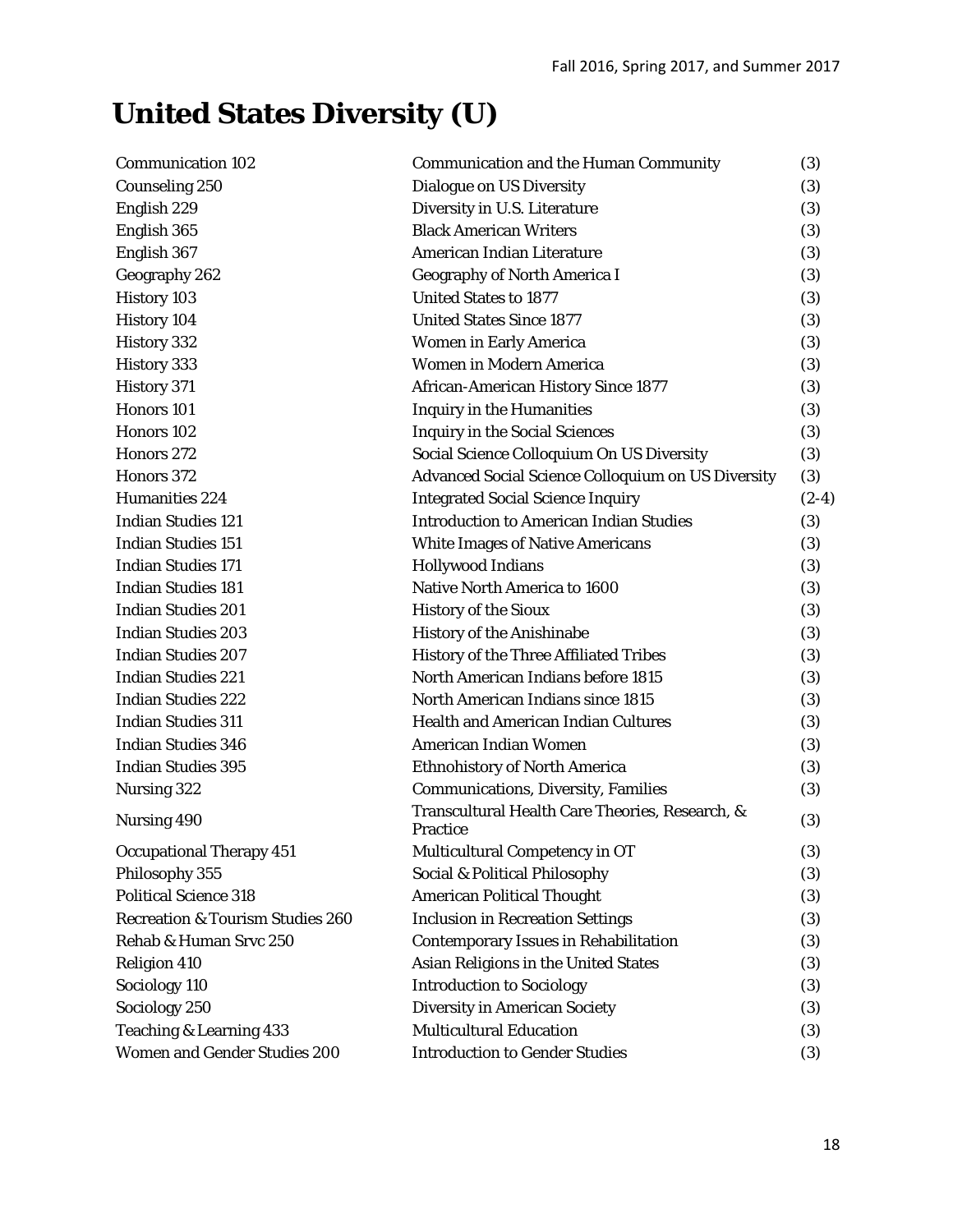## **Capstone**

| A | <b>Anth 480</b>       | <b>Senior Capstone Seminar</b>                                 | (3)               |
|---|-----------------------|----------------------------------------------------------------|-------------------|
| A | <b>Art 498</b>        | Seminar in Art & Design Capstone                               | (3)               |
| A | <b>AtSc 492</b>       | <b>Senior Project</b>                                          | $(3 \text{ req})$ |
| A | <b>Avit 485</b>       | <b>Aviation Senior Capstone</b>                                | (3)               |
| A | <b>Biol 480</b>       | <b>Senior Capstone Seminar</b>                                 | (3)               |
| A | <b>Biol 481</b>       | <b>Fisheries and Wildlife Senior Capstone</b>                  | (3)               |
| A | <b>ChE 411</b>        | <b>Plant Design I: Process Design and Economics</b>            | (3)               |
| A | Chem 492              | <b>Senior Research</b>                                         | (3)               |
|   | CE 482, 483           | Civil Engineering Design Lab I and II                          | (4)               |
| A | CJ 401                | <b>Administration of Criminal Justice Systems</b>              | (3)               |
| A | Comm 410              | <b>Research Methods in Communication</b>                       | (3)               |
| A | <b>CSD 461</b>        | Senior Seminar in Communication Disorders                      | (3)               |
|   | <b>CSCI 435</b>       | <b>Formal Languages and Automata</b>                           | (3)               |
| A | <b>CSCI 492</b>       | <b>Senior Project I</b>                                        | (1)               |
| A | <b>CSCI 493</b>       | <b>Senior Project II</b>                                       | (2)               |
| A | <b>EE 480</b>         | <b>Senior Design I</b>                                         | (3)               |
| A | Engl 408              | <b>Advanced Composition</b>                                    | (3)               |
|   | Engl 415              | <b>Seminar in Literature</b>                                   | (3)               |
| A | <b>FMED 343</b>       | Organizational Administration of Athletic Training             | (3)               |
| A | <b>GeoE 484</b>       | <b>Geological Engineering Design</b>                           | (3)               |
| A | Geog 454              | <b>Conservation &amp; Sustainable use of Natural Resources</b> | (3)               |
| A | <b>Geol 420</b>       | <b>Geology Capstone</b>                                        | (3)               |
| A | <b>Hist 440</b>       | <b>Research Capstone</b>                                       | (3)               |
| A | <b>Hon 489</b>        | <b>Senior Honors Thesis</b>                                    | $(1-9)$           |
| A | <b>Hum 408</b>        | <b>Writing Across Disciplines</b>                              | (3)               |
|   | IDS 491/498           | <b>Interdisciplinary Seminar/Senior Project</b>                | $(4 \text{ min})$ |
| A | <b>IDS 495</b>        | Service & Citizenship                                          | (3)               |
|   | <b>IS 410</b>         | <b>Indigenous Identities</b>                                   | (3)               |
| A | <b>Kin 491</b>        | <b>Senior Capstone</b>                                         | (3)               |
|   | Lang 480              | <b>Capstone: Global Connections</b>                            | (3)               |
| A | Math 488              | <b>Senior Capstone</b>                                         | (3)               |
| A | <b>ME480</b>          | <b>Mechanical Engineering Seminar</b>                          | (3)               |
|   | Mgmt 475              | <b>Strategic Management</b>                                    | (3)               |
| A | <b>MLS 490</b>        | Financial and Quality Management of the Clinical Laboratory    | (3)               |
| A | Musc 441              | Methods and Materials for Middle and Secondary School Music    | (3)               |
| A | Musc 490              | <b>Seminar in Music</b>                                        | (3)               |
|   | N&D 441               | <b>Advanced Nutrition</b>                                      | (4)               |
| A | <b>Nurs 474</b>       | <b>Professional Development II</b>                             | (5)               |
| A | <b>OT 458</b>         | Qualitative Research Methods for OT                            | (3)               |
|   | <b>OT 480</b>         | Intro to Scholarly Writing in OT                               | (1)               |
|   | OT 589, 995 or<br>997 | <b>Occupational Therapy</b>                                    | (5,6)             |
|   | <b>Path 403</b>       | Diagnostic Cytology III                                        | (10)              |
| A | <b>Phil 480</b>       | <b>Public Philosophy</b>                                       | (3)               |